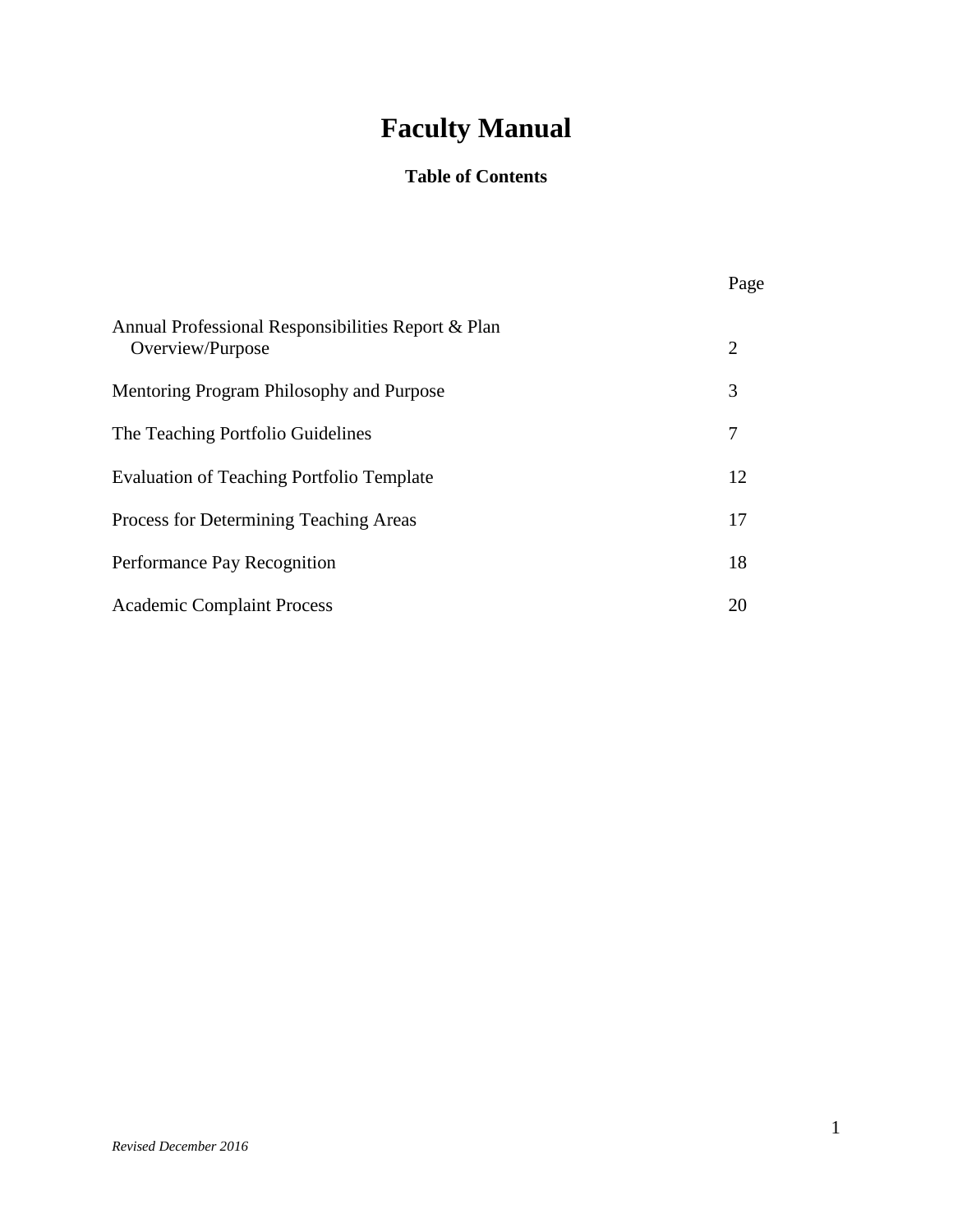## **Annual Professional Responsibilities Report & Plan Overview/Purpose**

The APRP is the continuing contract faculty self-reporting evaluation tool which documents achievements in the current academic year and lays out plans for the next. All APRPs are due to the Supervising Dean by May  $1<sup>st</sup>$  of each year.

The Academic Deans use the APRPs to celebrate faculty achievement and to assess ongoing performance excellence. The information is needed for such projects as Program Review, assessment, Strategic Planning, AQIP initiatives, and accreditation. To those ends, it is vital to describe roles and activities using **measurable objectives***.*

Please email the APRP to your department chair who will review them to ensure the faculty member's goals that are part of the department goals are accurately reflected prior to submitting them, along with the department goals to the Office of the Academic Deans by **May 1st .** The deans are committed to reviewing and responding to the APRPs in a timely fashion.

See ARTICLE VII.D.1.b. and  $X -$  Professional Growth and Appendix D for contract language and template.

[http://www.jccmi.edu/humanresources/docs/Faculty\\_Contract.pdf](http://www.jccmi.edu/humanresources/docs/Faculty_Contract.pdf)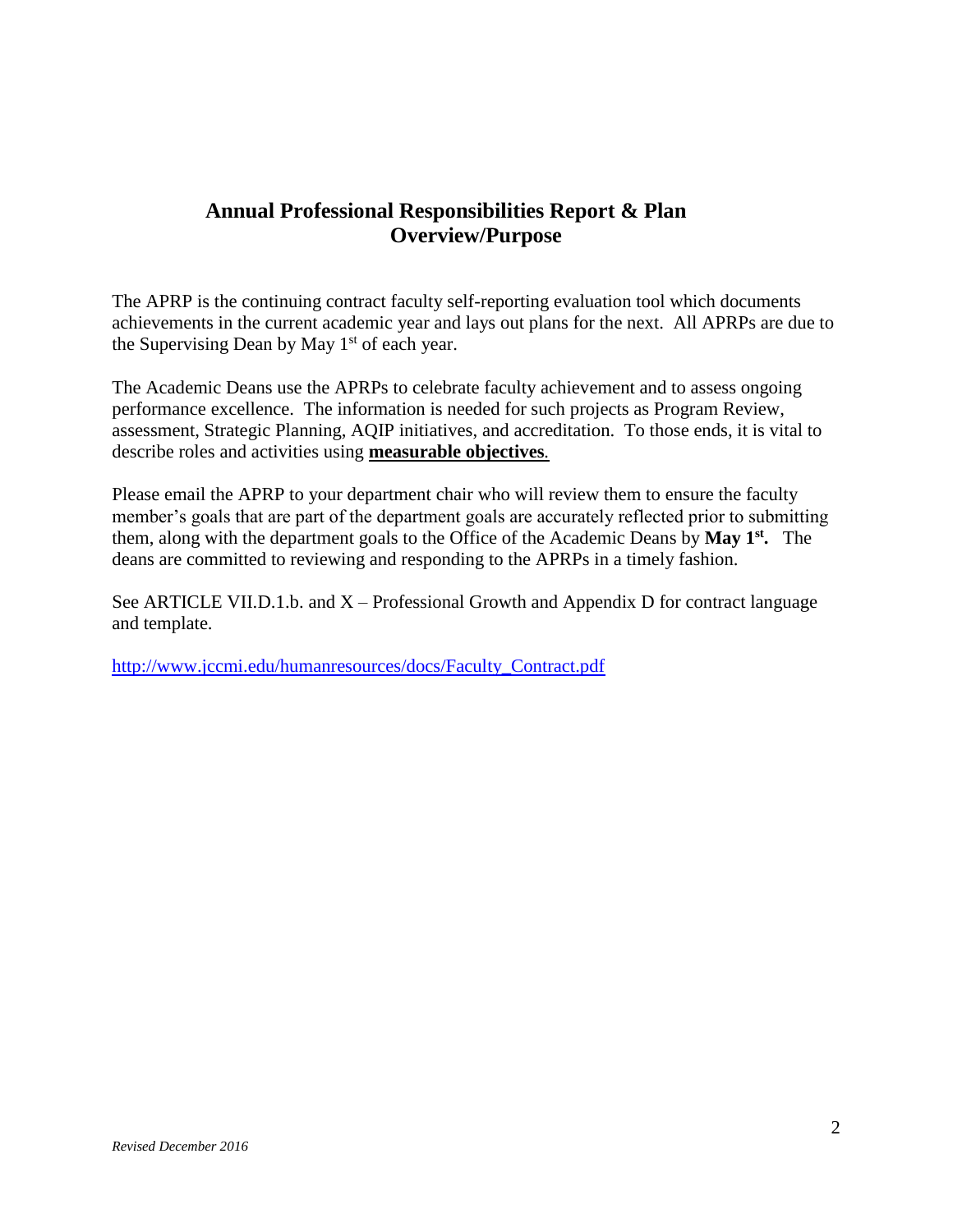## **Mentoring Program Philosophy and Purpose**

The JACKSON COLLEGE MENTORING PROGRAM pairs annual contract full-time faculty (mentees) with experienced continuing contract faculty (mentors). The overarching philosophy of this program aims to enhance the new faculty member's knowledge of the College and his or her own philosophy of teaching to improve overall opportunities for student success, individual professional success, and new faculty retention. In particular, the purpose of this program is to: 1) acculturate new faculty to the College's vision, mission, and goals; 2) provide a broad understanding of the College's operations and support systems for faculty and students; 3) familiarize new faculty with their department's goals, objectives, outcomes, programs, course offerings, procedures, and policies; 4) provide an informal and formal (mentoring team) support network for the new faculty member; 5) facilitate learning opportunities which encourage excellence in instruction and continuing professional growth for both the mentor and the mentee; 6) create opportunities for personal and professional contributions to students, the department, the College, and the community; and 7) assist the mentee in the development of the teaching portfolio.

**Timeline and guidelines for developing the mentoring team.** As an annual faculty member you will develop a mentoring team. The mentoring team will consist of a lead mentor and at least two other mentoring team members. In general, annual faculty should select their lead mentor from their department. The lead mentor should be chosen by the end of the first semester. The remaining committee members should be selected by the end of the first year. It would be prudent to have at least one committee member chosen from outside the annual faculty member's department. In the case of an unexpected vacancy on your mentoring team, that position should be filled within the semester.

### **Criteria for Selecting Mentors**

At JC, we believe that there are a number of qualities that are embodied by a mentor. Good mentors will:

- Have earned faculty continuing contract.
- Have demonstrated substantial participation in shared governance of JC.
- Have demonstrated good rapport with students and regular availability to them during advertised office hours.
- Have demonstrated strong interpersonal skills with faculty, administrative, and support colleagues.
- Have strong organizational and planning skills.
- Have demonstrated a variety of teaching/learning methods, which can serve as models for the mentee.

A Mentor should be:

- Willing to learn, experiment and grow in teaching/learning methods along with mentee.
- Willing to meet regularly with mentee. What about observations?
- Willing to share teaching experiences, both successful and unsuccessful, with the mentee.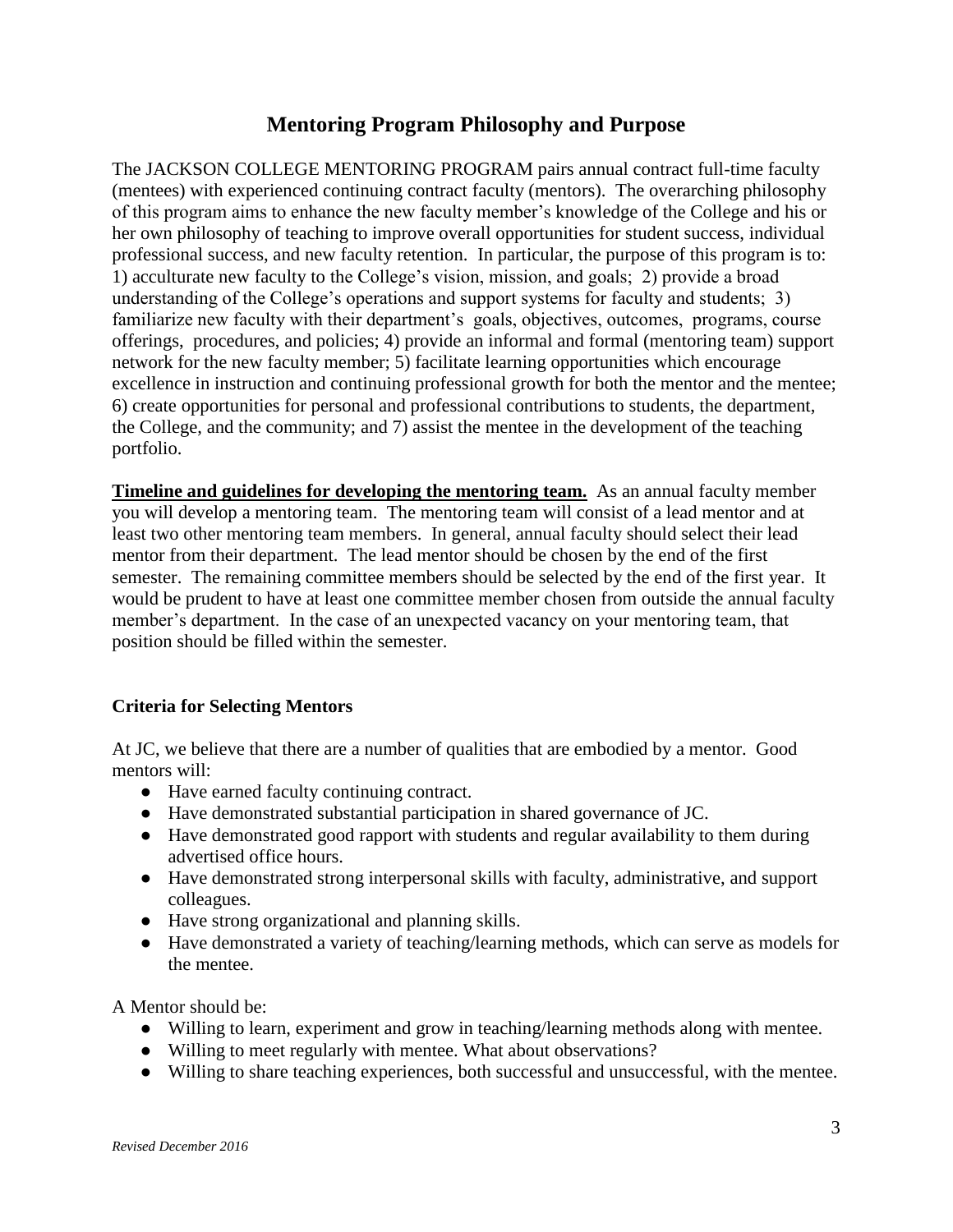#### **Role of Mentor**

A JC mentor should:

- Demonstrate empathy, objectivity, respect, effective listening and problem-solving skills as well as strong interpersonal and communication skills.
- Offer formal and informal opportunities to talk with the mentee about issues related to the culture of academia as well as the norms, customs and practices associated with the profession and discipline.
- Assist the mentee in gaining an understanding of the institution and community (e.g., the culture, history, successes and challenges of the institution and the community).
- Serve as a positive and active role model in terms of teaching, institutional and community service.
- Serve as a resource as well as a bridge between the mentee and the administration. It is important to note that the mentor is not a supervisor. Rather, the mentor serves as the creator of a non-threatening environment in which the mentee's skills can be developed to the greatest degree possible.
- Offer honest and frequent feedback in terms of classroom issues, departmental and College matters.
- Serve as a resource to the mentee and assist the mentee with the creation and development of the teaching portfolio.
- Nurture leadership qualities in the mentee.
- Assist the mentee in finding his or her own role as a teaching professional and as a member of the JC community.
- Demonstrate a commitment to the mentoring process and relationship.
- Recognize that mentoring is an art as well as a science.

### **Role of Mentee**

A JC mentee should:

- Assume responsibility for his/her own personal growth.
- Strive to be proactive, positive and reflective about what he or she is learning and experiencing.
- Take an active role in developing an understanding of College culture, policies and procedures.
- Work with the mentor to identify the mentee's strengths, weaknesses and interests so as to become a better teacher and member of the College and community.
- Work with the mentor (and the Supervising Dean as needed) to identify priorities and areas of focus for future development and growth.
- Solicit feedback and be open to growth, development and change.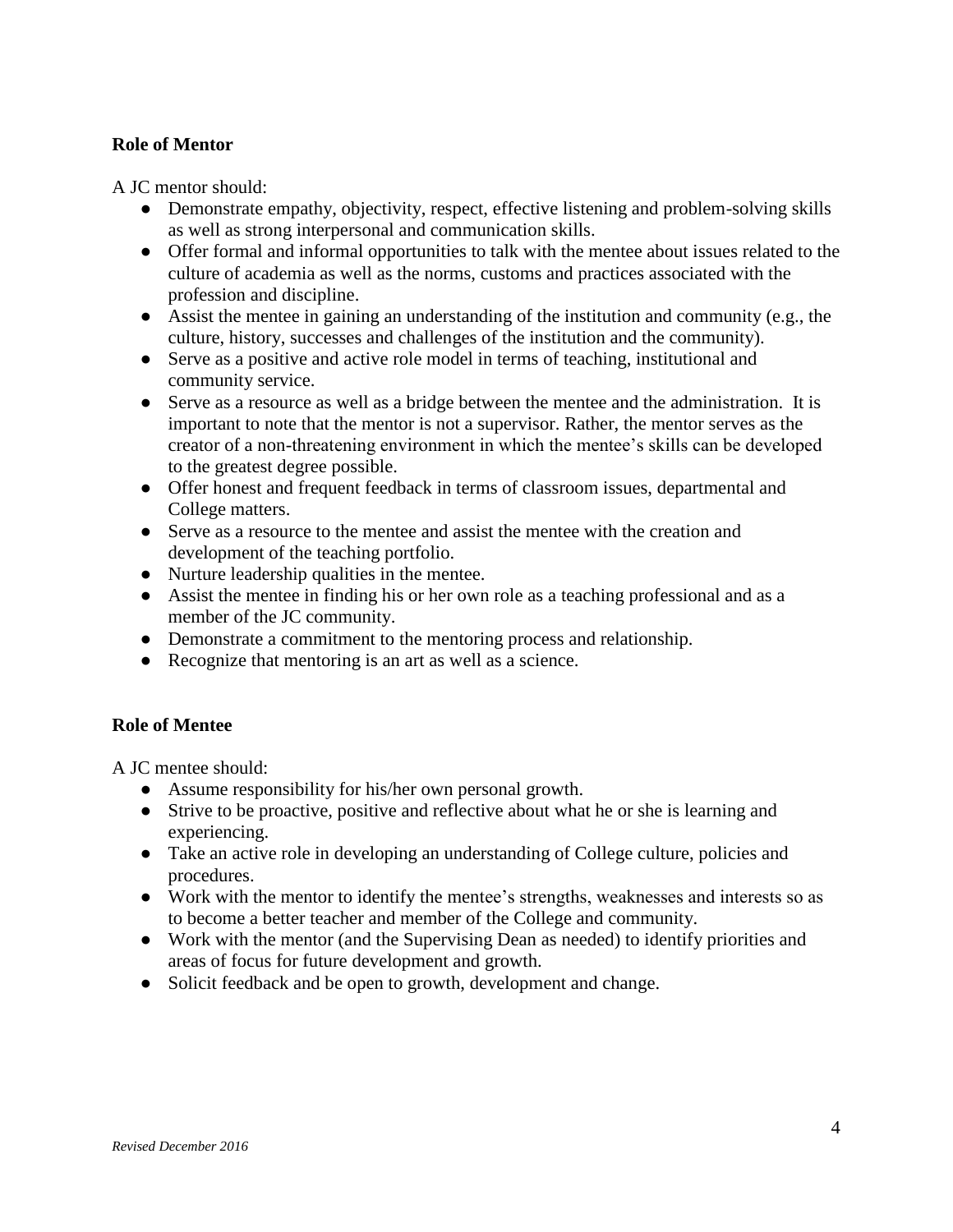### **Duties of the Mentor and Mentee**

A JC mentor will:

- Attend a mentoring information session outlining the expectations of the role of mentor (to be jointly developed by the faculty and the administration).
- Engage in reflective reciprocal classroom visits with the mentee no less than 2 times per year.
- Help arrange reflective reciprocal classroom visits for the mentee with other continuing contract faculty.
- Make himself or herself available to the mentee as an academic resource, providing guidance in such areas as: construction of syllabi, tests, and assessment plans; establishing course objectives; developing teaching strategies; dealing with classroom management; and developing a teaching philosophy.
- Meet with the supervising Dean and the mentee to monitor progress toward continuing contract.
- Introduce the mentee to the culture of the College and to faculty in other departments.
- Arrange other optional activities with the Mentee.
- Organize and lead a mentoring committee (with mentee input) and schedule regular mentoring committee meetings.
- Be willing to provide feedback for future modification of the mentoring process.

#### **A JC mentee will:**

- Engage in reflective reciprocal classroom visits with the mentor and other faculty members.
- Attend regular meetings with his or her mentor.
- Construct a teaching portfolio with the assistance of his or her mentor and mentoring committee.
- Meet with the Supervising Dean and his or her mentor to discuss progress toward continuing contract.
- As schedule permits, visit College-wide committees, attend a Board of Trustees meeting, and meet with leaders of the Faculty Association in order to acquaint himself or herself with the culture of the College. Write a brief summary and reflection on these visits to be included in the Portfolio.
- Be willing to provide feedback for future modification of the mentoring process.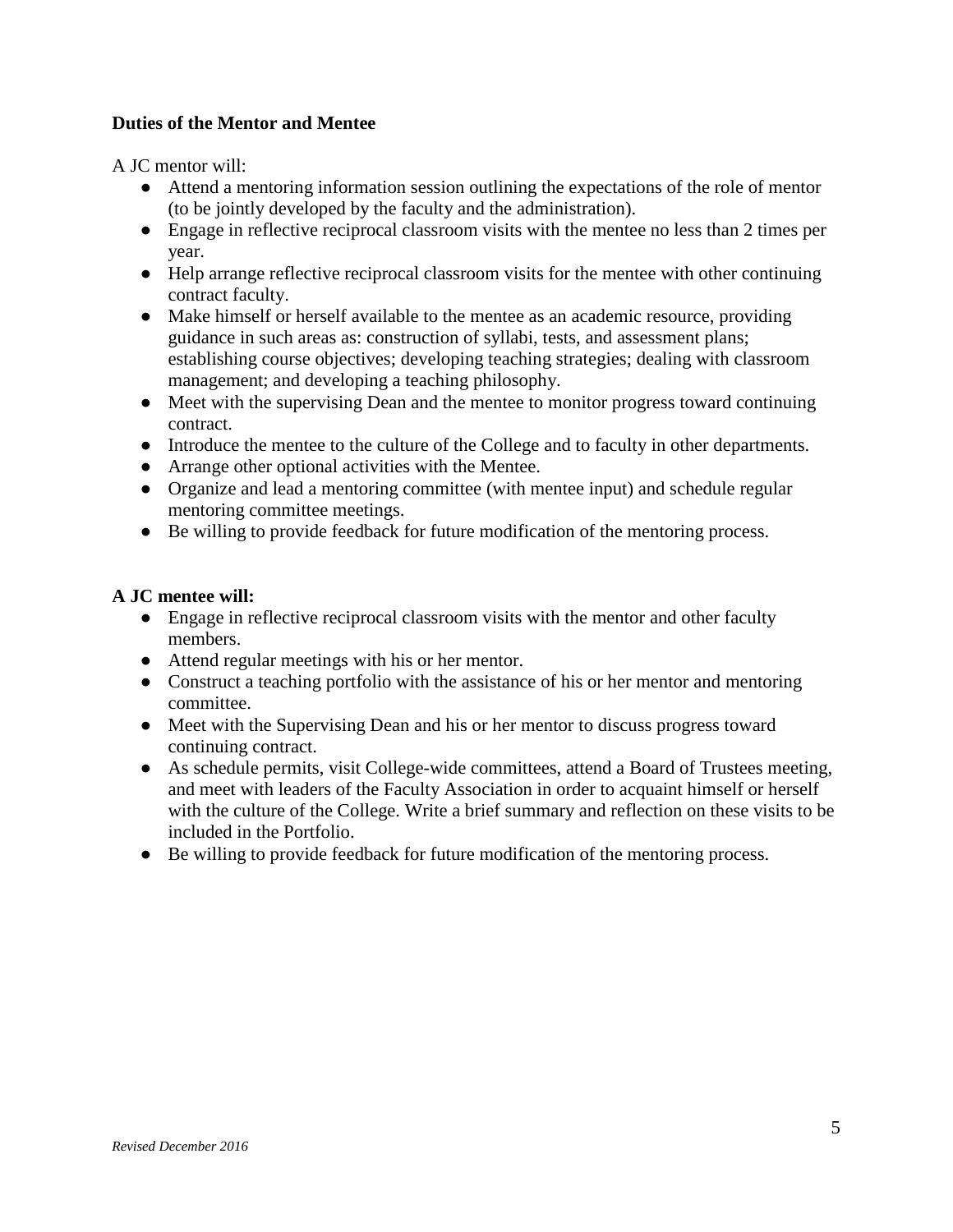#### **Role of Supervising Dean**

The role of the Supervising Dean is to support the mentoring program and promote good practice.

Below are some specific ways in which this occurs:

- The Academic Dean authorizes appropriate release time or stipends for mentees.
- The Academic Dean periodically meets with each mentor and/or the mentoring team and annual contract faculty member to review goals, portfolios, performance, and professional development.
- The Academic Dean provides mentors and mentees with appropriate resources for professional development.
- The Academic Dean models good mentoring practice in how he or she performs the role of supervisor and dean.
- The Academic Dean provides guidance on the selection of the mentoring team members.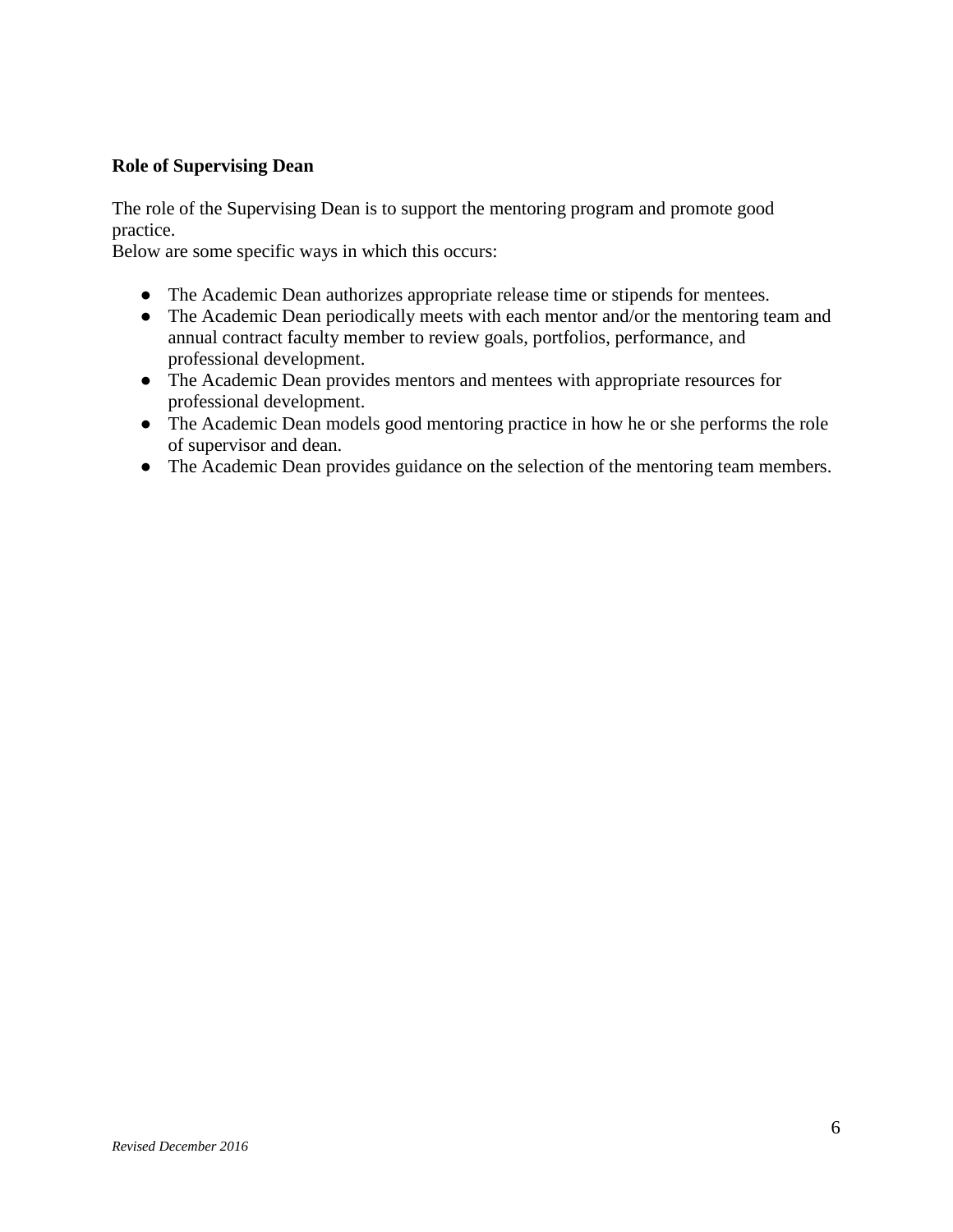## **The Teaching Portfolio Guidelines**

*JC* annual contract faculty members in their first year of service shall have teaching as their primary focus which shall also include attendance of department meetings and development of mentor team. *Refer to Article X.B.2.* 

The primary focus of community College faculty is teaching. During the first four years of annual contract status, faculty create, develop and fine-tune learning environments that stress active participation by students, that offer a variety of classroom techniques for learning, and that use available and emerging technology and other alternate modes of information delivery.

Hand in hand is the recognition of the value of assessment in improving learning environments. Assessment at JC occurs on several levels: within the class, course and program review, and institutional. Classroom assessment takes place at the individual classroom level more or less continually as faculty determine how students are succeeding in completing course objectives. Student feedback surveys (See Article X.E.) provide necessary and valuable information. In the second through fourth years, faculty are also evaluated through classroom observation and reporting by peers from the mentoring team and the dean.

The Associate Degree Outcomes (ADOs) are the overarching knowledge, skills and abilities we have determined our graduates should have. Every course in the institution contributes to these outcomes in some way. Once a year faculty report student success for each course they teach in terms of the ADOs. These data are aggregated and analyzed to give us a snapshot and trends of student achievement on a more global level.

The Teaching Portfolio documents this process over the course of the second through fourth years. It can be considered an expanded and continuous Annual Professional Responsibilities Plan which evidences professional accomplishment and provides a history through narrative and artifacts of the second through fourth years at JC. Designed to show the evolution of teaching and to reinforce reflective practice, the portfolio ultimately argues for continuing contract status.

The portfolio consists of six major sections:

- ●*Teaching Responsibilities*
- ●*Teaching Philosophy, Objectives and Strategies*
- ●*Representative Examples of Instructional Materials*
- ●*Evaluations of Teaching*
- ●*Teaching Honors and Activities Taken to Improve Teaching*
- *Other activities, contributions, and service to the department, College, and external communities*

**Each of the six major sections should include the minimum material suggested and follow the criteria delineated for each section in the Portfolio Evaluation template beginning on p. 11 of this Manual.**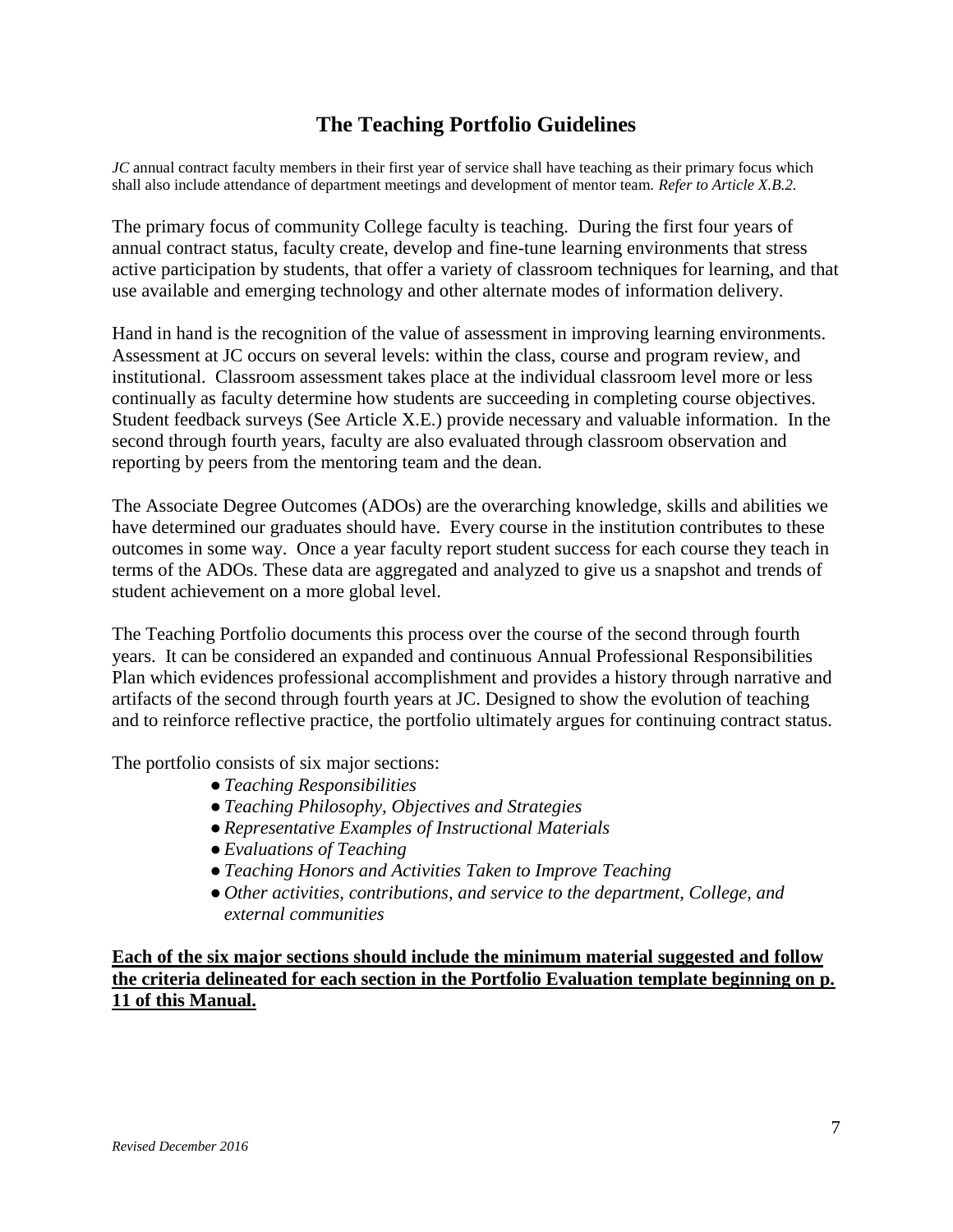**The Process:** Throughout the academic year, it's helpful to maintain a file where you collect relevant information and artifacts so you have those items to compile for the Portfolio. Even though the portfolio is not created until the second year, maintaining information and artifacts from your first year is still important. Give yourself a timeline for the classroom and committee visits and other requirements. Start writing the portfolio early so the deadline doesn't sneak up on you. The portfolio, and/or its accompanying documents, may be submitted electronically. You may submit a draft to the dean by the second week in January if you would like a predeadline review.

**The second-year portfolio** creates the groundwork or structure of the portfolio. The secondyear portfolio should focus on the single most important course you are teaching this academic year for the following sections: *Teaching Responsibilities; Teaching Philosophy, Objectives and Strategies; and Representative Examples of Instructional Materials*.

The *Teaching Responsibilities* section should focus on the one course that is your second-year focus and include materials about the course such as content, relationship to other courses, students taking the courses, and delivery method.

The heart of the second-year portfolio is the section on *Teaching Philosophy, Objectives and Strategies*. In your reflection of your Teaching Philosophy, highlight the single course that is your second-year focus. Your Teaching Philosophy should include a reflection, analysis and integration of research findings about effective teaching and learning in your specific discipline. The second-year teaching philosophy is an initial attempt to compile your central ideas about teaching and learning, along with reasons for maintaining them.

The section on *Representative Examples of Instructional Material* should include samples from the second year's focus course.

*Evaluations of Teaching* includes, but is not limited to, a copy of your student feedback survey form, a summary of the student feedback survey results, **at least one** peer teaching observation report from your mentoring team, the Supervising Academic Dean's classroom observation report, and your reflective comments to each of the above items.

*Teaching Honors and Activities Taken to Improve Teaching* includes professional development goals and activity, reflective reports on each activity, and a reflective report on **at least one** reciprocal classroom visit. The report should include reflective analysis and demonstrate what you observed, what you learned, and how it will impact your future teaching.

Annual Faculty are expected to attend an On Course Workshop

[\(http://www.oncourseworkshop.com/\)](http://during/) during their first year. First year professional development must also include a workshop/training focused on classroom pedagogy. Attendance at the Instructional Skills Workshop is expected to satisfy this requirement. Rationale for another workshop on classroom pedagogy can be presented and jointly decided upon in conversation with the Supervising Dean.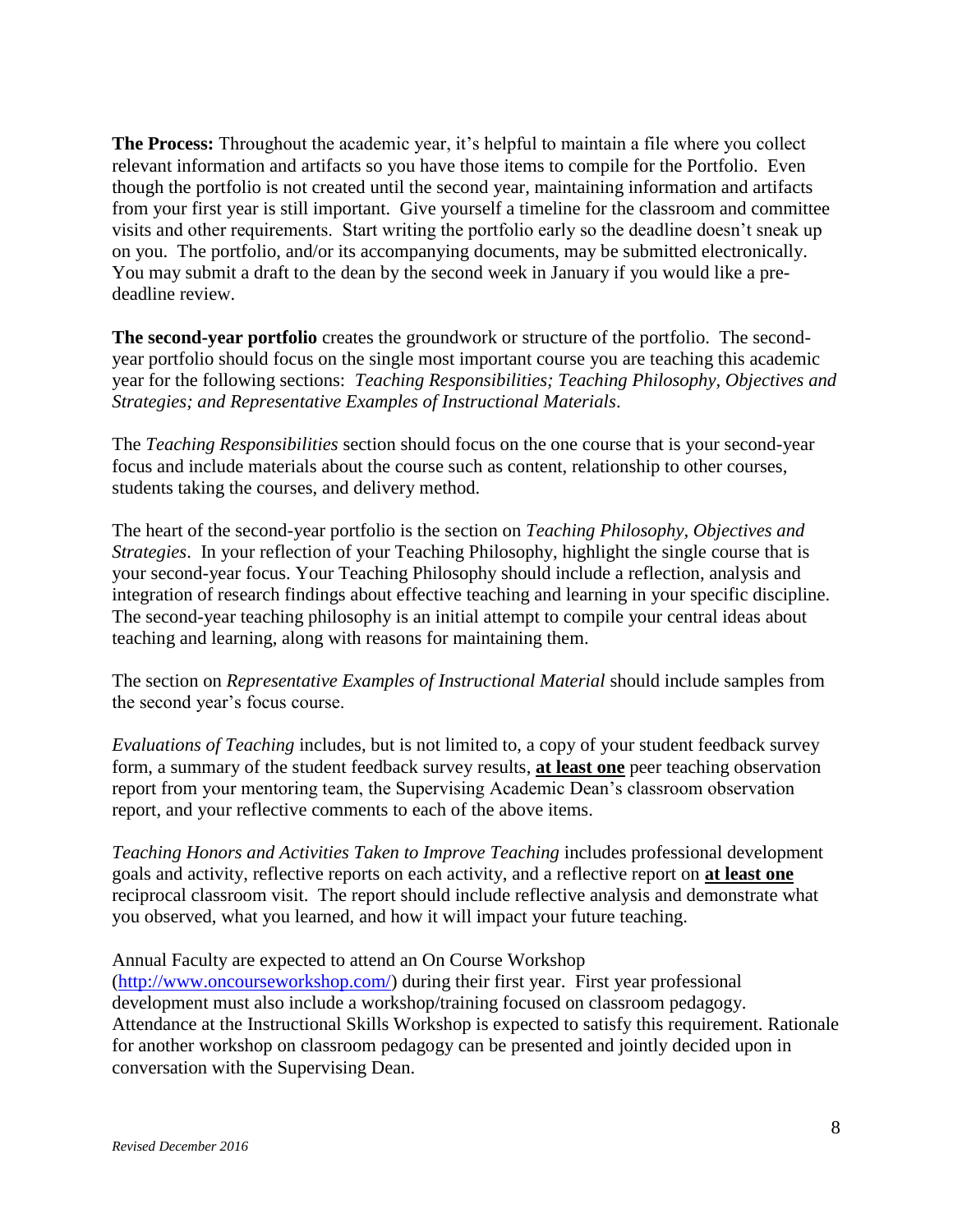*Other Activities, Contributions, and Service* includes reports on visits to **at least two JC Academic Integrity** committees as well as any other pertinent service outside the classroom.

The JC Academic Integrity Committees that may be visited are as follows:

- Assessment Committee
- ●Curriculum Committee
- ●Professional Development Committee
- ●Foundation Studies Committee
- Academic Council
- Department Chairs

It is recommended to notify the committee chair prior to your attendance.

**The Third-Year Portfolio** is broadened to include a second course you teach for the following sections: *Teaching Responsibilities; Teaching Philosophy, Objectives and Strategies; and Representative Examples of Instructional Materials*. It may be considered prudent to complete some of this work during your second year.

The *Teaching Responsibilities* section should add a second course you teach and incorporate materials about the course such as content, relationship to other courses, students taking the courses, and delivery method.

Your *Teaching Philosophy, Objectives and Strategies* should reflect growth and development from the second year and include further reflections, analysis and integration of new research and literature you have reviewed as part of your ongoing professional development, additional experiences in the classroom, learning through collegial interaction, etc. Reflection on the results of Associate Degree Outcomes should also be included. The development of your thirdyear portfolio's teaching philosophy is about the accumulation and distillation of professional wisdom into a focused, direct compilation of your central ideas about teaching and learning, along with supporting evidence (i.e., reasons) for holding them. Metaphorically, it is not about *replacing* the tools that you use in your practice, but instead further *honing* them so as to make them more useful and robust.

The section on *Representative Examples of Instructional Material* should include samples from a second course. These materials may be submitted in the form of electronic media.

*Evaluations of Teaching* includes, but is not limited to a summary of the student feedback survey results, **at least two additional** peer teaching observation reports from your mentoring team, the Supervising Academic Dean's classroom observation report, and your reflective comments to each of the above items.

*Teaching Honors and Activities Taken to Improve Teaching* includes professional development goals and activity and a reflective report on **at least two** reciprocal classroom visits. The report should include reflective analysis and demonstrate what you observed, what you learned, and how it will impact your future teaching.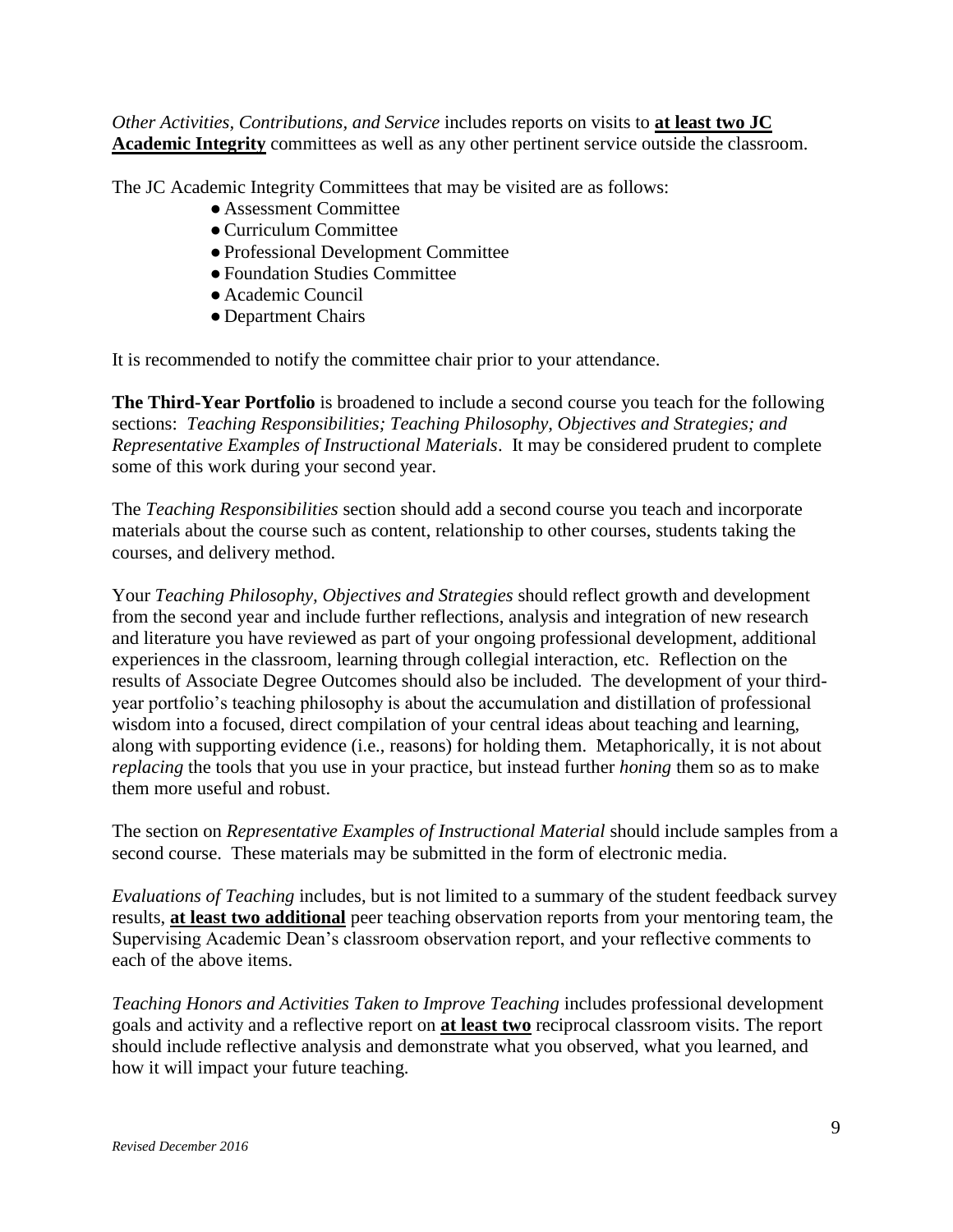*Other Activities, Contributions, and Service* includes reports on visits to **at least three** additional JC academic integrity committee meetings, another report on a meeting of the Board of Trustees, as well as a description of your service to the department outside the classroom, service to the college, and service to the community. Annual faculty are expected to serve as an active member on at least one department or college committee during their third year. Examples could include but are not limited to a search committee, textbook selection committee, Program Review committee, etc. Selection of the committee should be made in consultation with the mentoring committee, the department, and the Supervising Academic Dean. Substitute activities to satisfy this requirement may be made with prior approval from the Supervising Dean.

**The Fourth-Year Portfolio** is to include the focus courses from years two and three, and is broadened to include more courses, but not more than five total, for the following sections: *Teaching Responsibilities; Teaching Philosophy, Objectives and Strategies; and Representative Examples of Instructional Materials*. The Fourth-Year Portfolio should also include letters from your mentor and your department chair on behalf of the department recommending you for continuing contract status.

The *Teaching Responsibilities* section should now incorporate the additional courses you are including in the portfolio and include materials about those courses such as content, relationship to other courses, students taking the courses, and delivery method.

Your *Teaching Philosophy, Objectives and Strategies* should reflect growth and development from the third year and include further reflections, analysis and integration of new research and literature you have reviewed as part of your ongoing professional development, additional experiences in the classroom, learning through collegial interaction, etc. Reflection on the results of Associate Degree Outcomes should also be included. The fourth-year portfolio's teaching philosophy is a chance to showcase your well-reasoned and well-supported conceptions of teaching and learning that fit the mission of the College and meet the demands of your discipline.

The section on *Representative Examples of Instructional Material* should include samples from all courses you teach. These materials may be submitted in the form of electronic media.

*Evaluations of Teaching* includes, but is not limited to a summary of the student feedback survey results, **at least two additional** peer teaching observation reports from your mentoring team, the Supervising Academic Dean's classroom observation report, and your reflective comments to each of the above items.

*Teaching Honors and Activities Taken to Improve Teaching* includes professional development goals and activity and a reflective report on **at least two** reciprocal classroom visits. The report should include reflective analysis and demonstrate what you observed, what you learned, and how it will impact your future teaching.

For *Other Activities, Contributions, and Service,* faculty should visit the remaining committee from the aforementioned list not yet visited and are encouraged to revisit those committees previously visited to broaden their understanding and perspective of the committees' roles within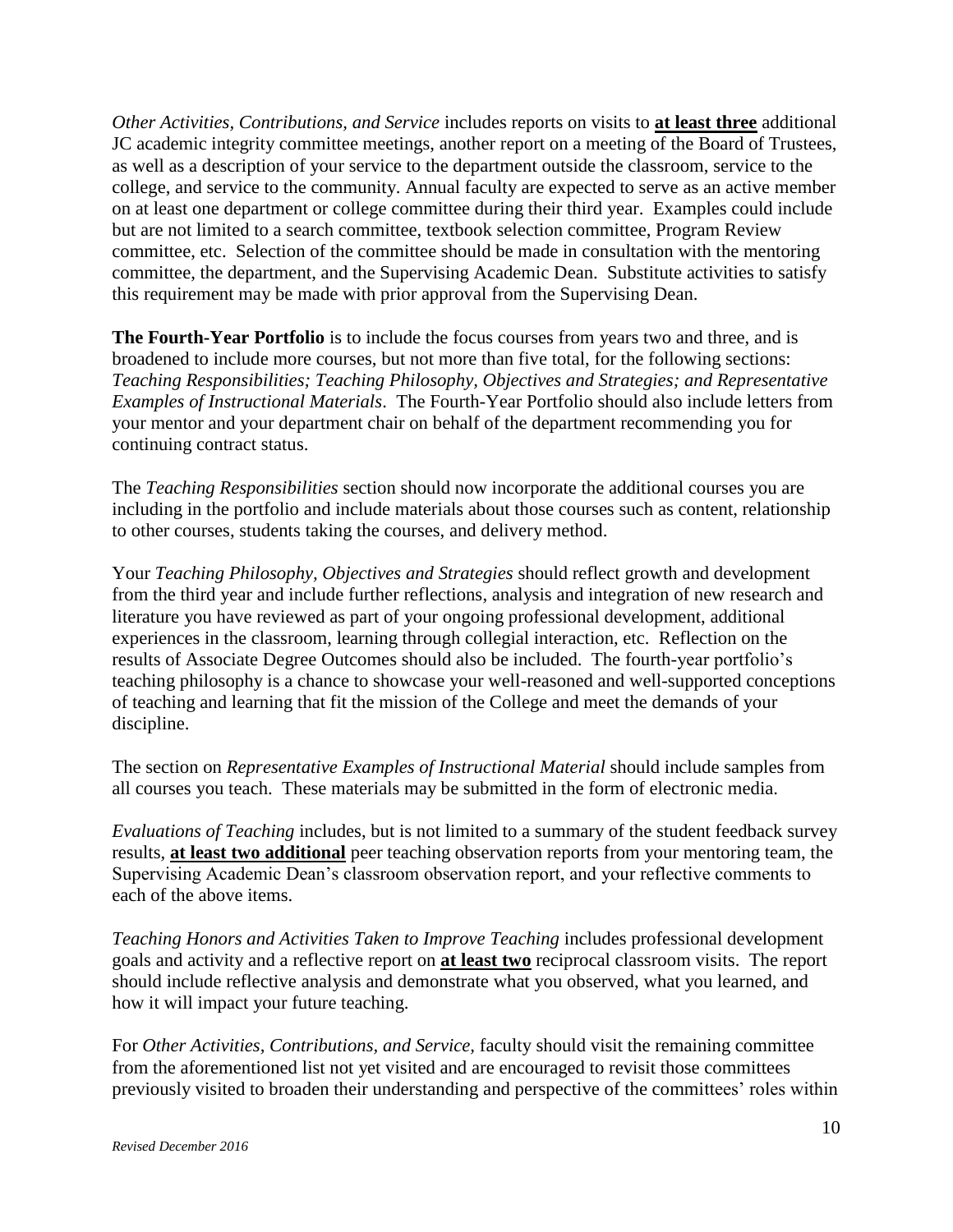the institution. Reflective reports on the committees visited should be included. This section should also include descriptions of your service to the department, the College, and the community. Annual faculty are expected to begin serving on a college committee during their fourth year. Examples could include, but are not limited to, one of the aforementioned academic integrity committee, as well as Workforce Focus, Customer Focus, Strategic Planning, Diversity Committee, etc. Selection of the college committee should be made in consultation with the mentoring committee, the department, and the Supervising Dean. Final approval must be received from the Supervising Dean.

Portfolios are due to the Supervising Dean on or before February 1<sup>st</sup>. Mid-year hires are due on or before October 1st .

See Article X.B.2.b.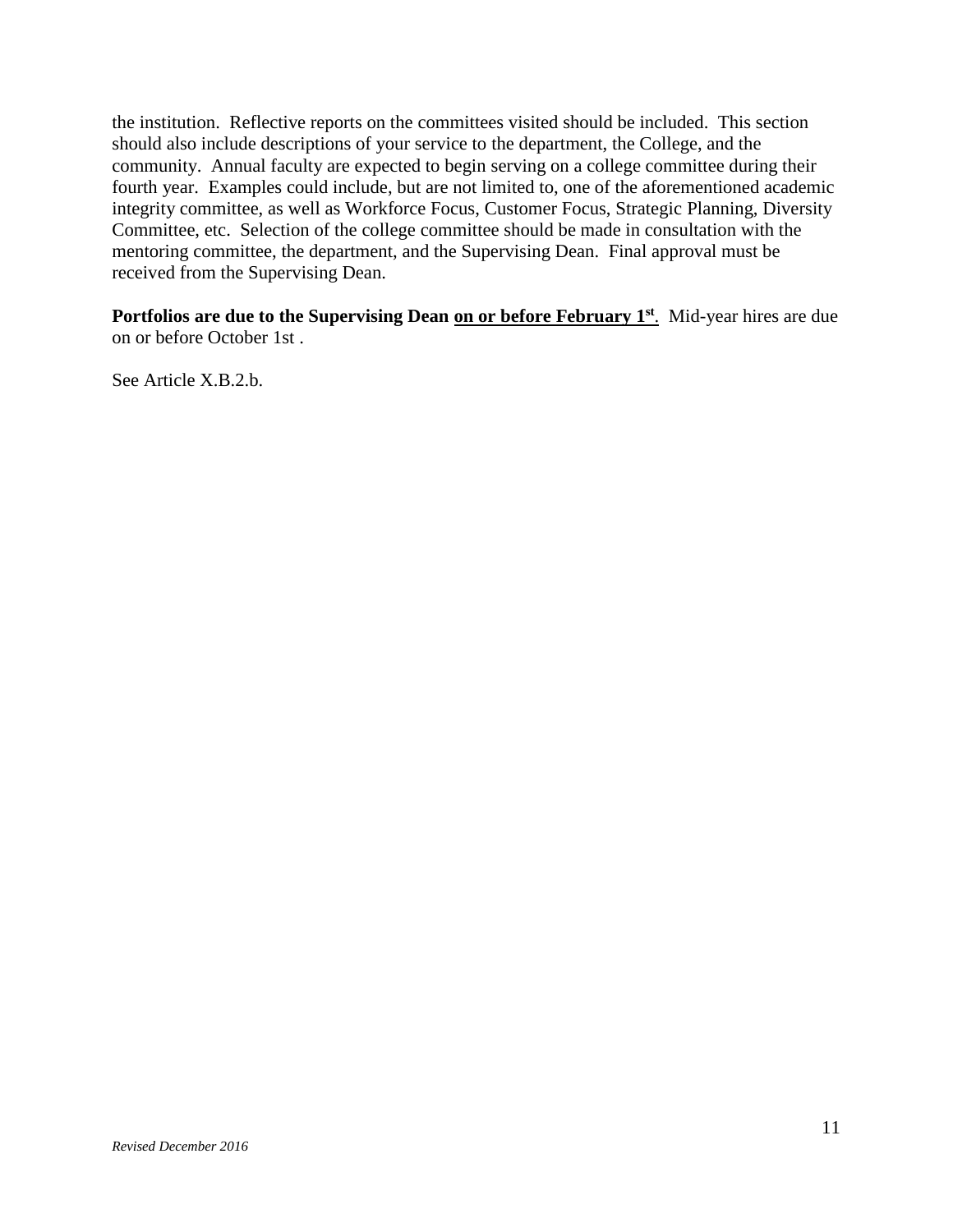# **Evaluation of Teaching Portfolio For Annual Contract Faculty**

**Instructor\_\_\_\_\_\_\_\_\_\_\_\_\_\_\_\_\_\_\_\_\_\_\_\_\_\_\_\_\_\_\_\_\_** 

| <b>SECTION</b>                         | MATERIAL TO INCLUDE                                                                                                                                                        | <b>CRITERIA</b>                                                                                                                                                                                                  |
|----------------------------------------|----------------------------------------------------------------------------------------------------------------------------------------------------------------------------|------------------------------------------------------------------------------------------------------------------------------------------------------------------------------------------------------------------|
| 1. Teaching<br><b>Responsibilities</b> | Courses taught:<br>Description of course content<br>Relationship to other                                                                                                  | - Are the breadth and depth of the<br>teaching responsibilities appropriate to<br>this faculty member at this point in<br>his/her career at JC?                                                                  |
|                                        | required/elective/sequenced courses<br>Description, information and reflection<br>about students taking the courses<br>Newly-designed or traditional<br>Method of delivery | - Are the teaching responsibilities<br>appropriate to departmental and/or<br>program goals?                                                                                                                      |
|                                        | Other teaching responsibilities (if any)<br>Field teaching<br>Precepting, clinicals, other<br><b>Course/Program Development</b><br>Mentoring adjuncts<br>Advising          | - Does the faculty member have<br>additional responsibilities such as<br>designing new courses or redesigning<br>old ones, or being responsible for key<br>required courses?<br>-What is range of other teaching |
|                                        | Student organizations/other extra-<br>curricular responsibilities                                                                                                          | responsibilities?<br>- Is the faculty member responsible for<br>special kinds of teaching or teaching-<br>related activities?                                                                                    |
|                                        |                                                                                                                                                                            | - Are these additional responsibilities<br>appropriate at this point in his/her<br>career?                                                                                                                       |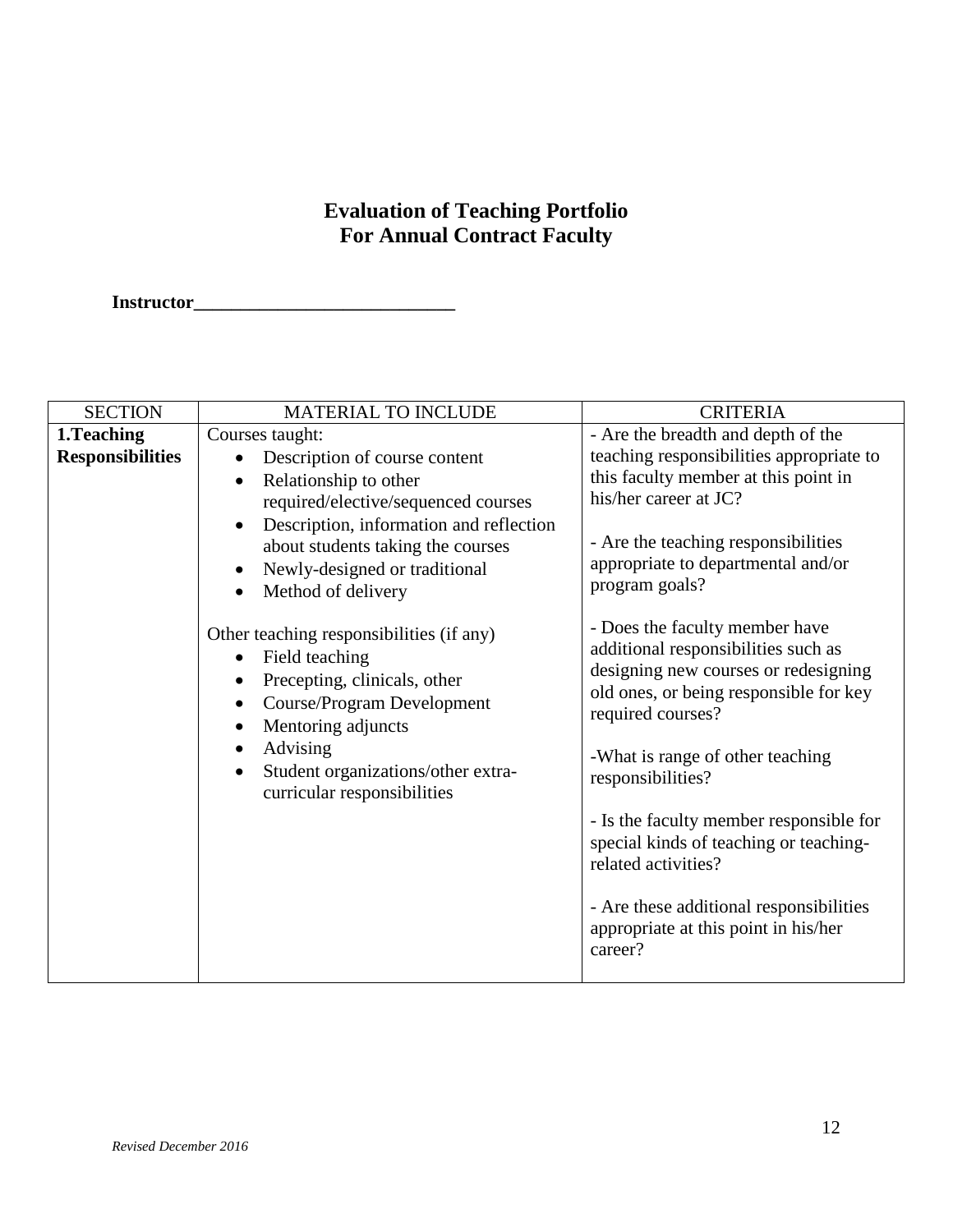| Comments:                                                                |                                                                                                                                                                                                                                                              |                                                                                                                                                                                                                                                                                                                                                                                                                                                                                                                                                                                                                                                                                                                            |
|--------------------------------------------------------------------------|--------------------------------------------------------------------------------------------------------------------------------------------------------------------------------------------------------------------------------------------------------------|----------------------------------------------------------------------------------------------------------------------------------------------------------------------------------------------------------------------------------------------------------------------------------------------------------------------------------------------------------------------------------------------------------------------------------------------------------------------------------------------------------------------------------------------------------------------------------------------------------------------------------------------------------------------------------------------------------------------------|
| Reviewer's rating                                                        | Needs work<br>Satisfactory                                                                                                                                                                                                                                   | Good<br>Outstanding                                                                                                                                                                                                                                                                                                                                                                                                                                                                                                                                                                                                                                                                                                        |
| 2. Teaching<br>Philosophy,<br><b>Objectives and</b><br><b>Strategies</b> | Reflective statement of teaching philosophy,<br>objectives, and strategies. Include reflections of<br>use of class assessment data to improve student<br>learning.<br>Third and Fourth Year Portfolio – include<br>reflection on results of Associate Degree | - Is there a clear explanation connecting<br>the reasons for teaching, the choice of<br>subject and the choice in methods?<br>- Is there a description of beliefs about<br>students and the student's role, beliefs<br>about learning and about the role<br>education?<br>- Are teaching objectives clearly stated?<br>- Do these objectives reflect a focus on<br>student learning?<br>- Are process, as well as content,<br>objectives included?<br>- Do teaching objectives reflect regard<br>for departmental and College concerns<br>as well as the individual's perspective?<br>- Does statement reflect knowledge of<br>research findings about effective<br>teaching and student learning in this<br>content area? |
|                                                                          | Outcomes for your students.                                                                                                                                                                                                                                  | - Are uses of measures and/or student<br>learning outcomes explained?                                                                                                                                                                                                                                                                                                                                                                                                                                                                                                                                                                                                                                                      |
| Comments:                                                                |                                                                                                                                                                                                                                                              |                                                                                                                                                                                                                                                                                                                                                                                                                                                                                                                                                                                                                                                                                                                            |
| Reviewer's rating                                                        | __ Needs work<br>Satisfactory                                                                                                                                                                                                                                | Good<br>____ Outstanding                                                                                                                                                                                                                                                                                                                                                                                                                                                                                                                                                                                                                                                                                                   |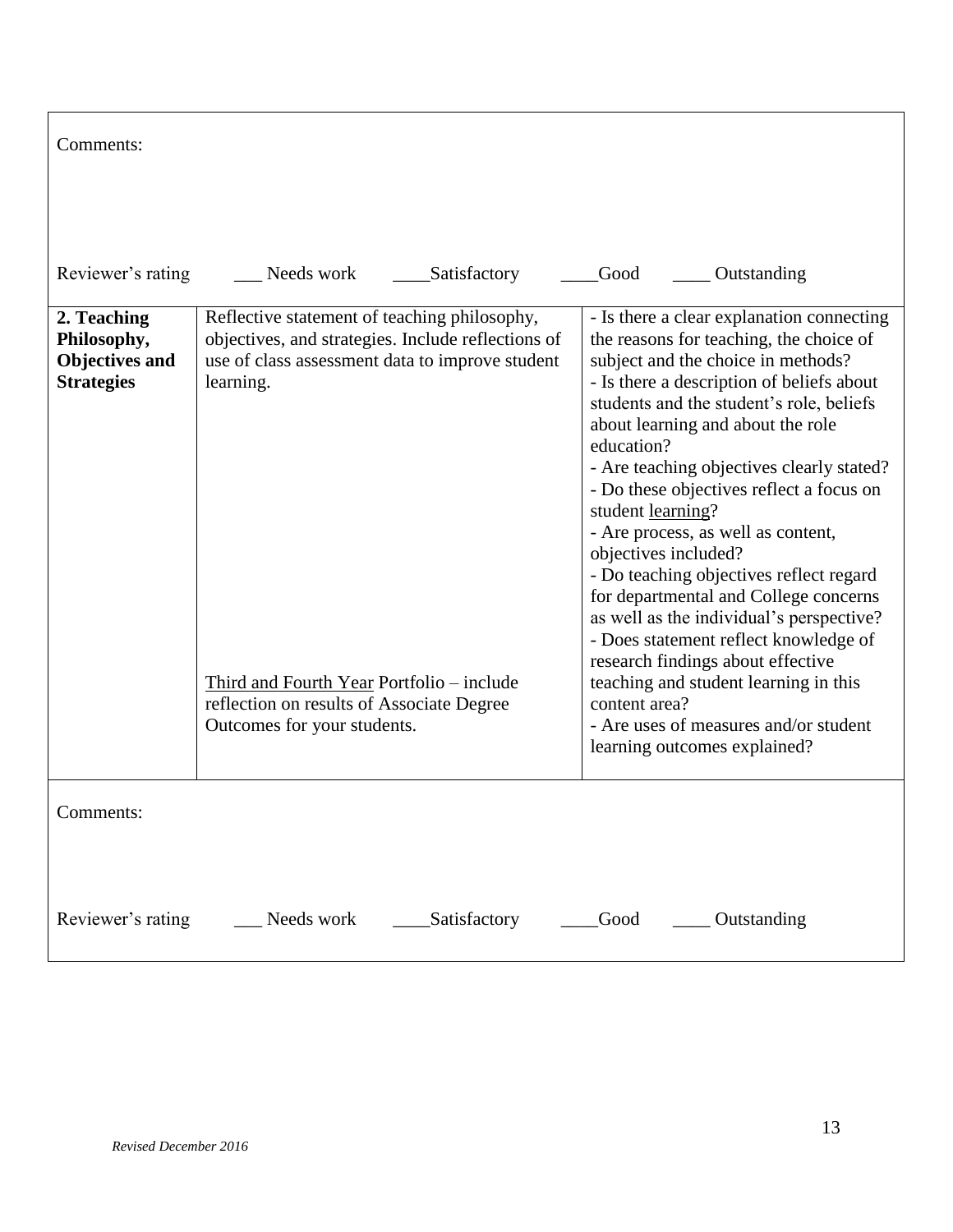| 3. Representative                         | Syllabus                                                                      | - Does the syllabus meet                                                |
|-------------------------------------------|-------------------------------------------------------------------------------|-------------------------------------------------------------------------|
| <b>Examples of</b>                        |                                                                               | department/College guidelines and                                       |
| <b>Instructional</b>                      | <b>Student Assignments</b>                                                    | exemplify good teaching practice in the                                 |
| <b>Material</b>                           | Written assignments/homework                                                  | discipline?                                                             |
|                                           | Examinations                                                                  | - How effectively do tests, assignments,                                |
|                                           | Problem sets<br>$\bullet$                                                     | problem sets, etc. represent the kinds of                               |
|                                           | Study guides                                                                  | student performance specified in the                                    |
|                                           | Other                                                                         | course objectives?                                                      |
|                                           |                                                                               | - Are the materials current, adequate,                                  |
|                                           | <b>Student Work</b>                                                           | and appropriate to course goals?                                        |
|                                           | Graded exams with feedback                                                    |                                                                         |
|                                           |                                                                               |                                                                         |
|                                           | Written work with feedback                                                    | - What was the level of intellectual and                                |
|                                           | Other work with feedback                                                      | skill performance achieved by students?                                 |
|                                           |                                                                               | - How effective was instructor's                                        |
|                                           | <b>Teaching Methods/Material Used</b>                                         | feedback?                                                               |
|                                           | Written discussion plan                                                       |                                                                         |
|                                           | Visual aids<br>$\bullet$                                                      | - How effective are materials and                                       |
|                                           | Cognitive maps                                                                | activities?                                                             |
|                                           | Description of non-print materials                                            |                                                                         |
|                                           | Description of field trips.                                                   |                                                                         |
|                                           | Use of appropriate technology<br>$\bullet$                                    |                                                                         |
|                                           | Other                                                                         |                                                                         |
| Comments:<br>Reviewer's rating            | Needs work<br>Satisfactory                                                    | Good<br>Outstanding                                                     |
|                                           |                                                                               |                                                                         |
| 4. Teaching                               | Students                                                                      |                                                                         |
| <b>Feedback and</b><br><b>Evaluations</b> | • Summary of student feedback survey<br>results and a record of any action(s) | - How has the instructor worked to<br>solicit and utilize feedback from |
|                                           | taken                                                                         | students?                                                               |
|                                           | Peer                                                                          | - What teaching strengths and problems                                  |
|                                           | • Peer teaching observation reports                                           | have been identified by peers who have                                  |
|                                           |                                                                               | observed this instructor's classroom?                                   |
|                                           | Administrator                                                                 | - What teaching strengths and problems                                  |
|                                           |                                                                               | have been identified by the dean in                                     |
|                                           | • Dean evaluation of teaching                                                 | observing this instructor's classroom?                                  |
|                                           | Unsolicited                                                                   | - What pattern of response has been                                     |
|                                           | • Unsolicited letters of evaluation from                                      | shown by this instructor when teaching                                  |
|                                           | students, administrators, colleagues/peers                                    | problems have occurred? Were the<br>responses successful?               |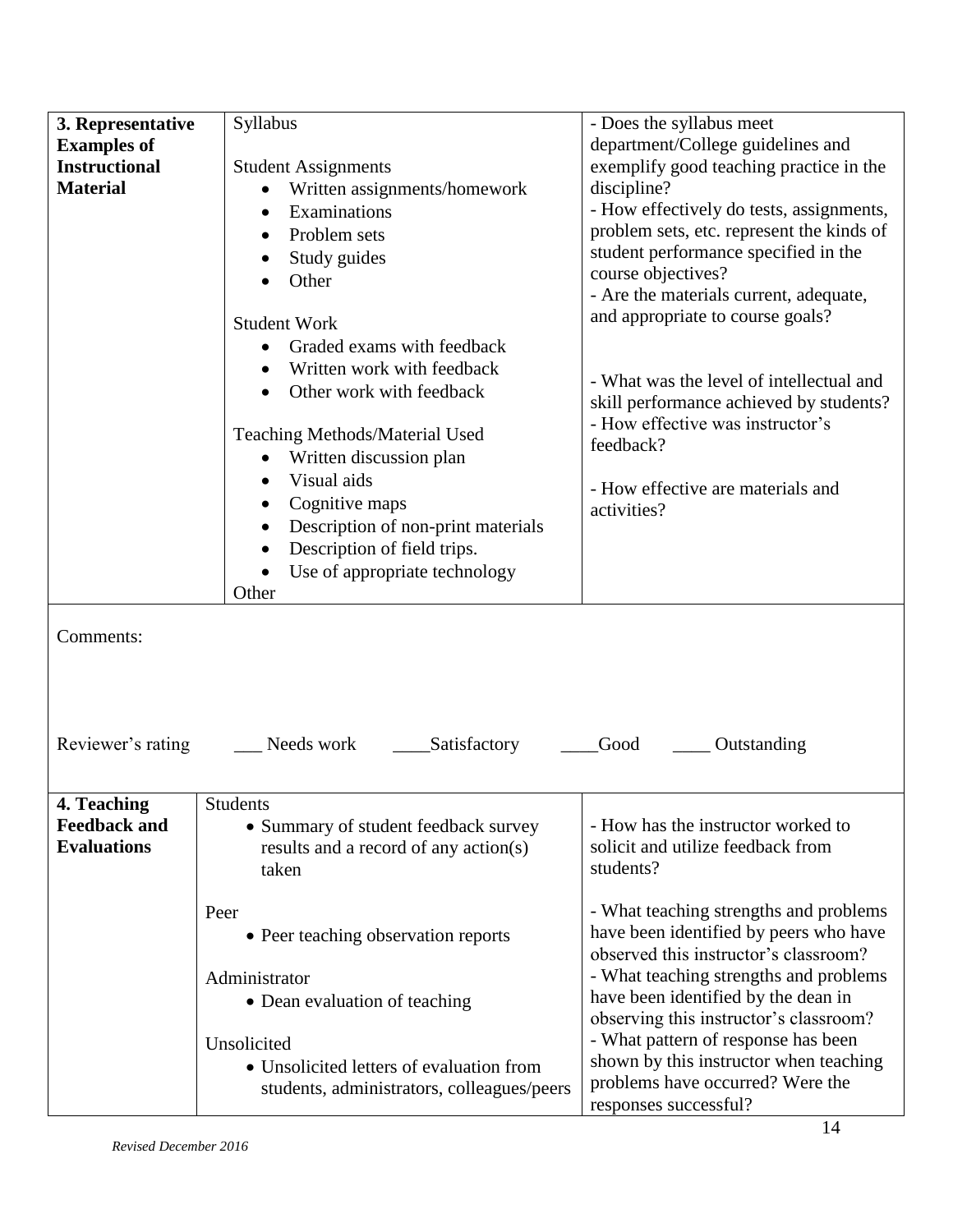|                                                                                                                                  | Self<br>• Reflective comments on evaluations                                                                                                                                                                                                 | -How will the findings be used to<br>improve student learning?                                                                                                                                                                                                          |
|----------------------------------------------------------------------------------------------------------------------------------|----------------------------------------------------------------------------------------------------------------------------------------------------------------------------------------------------------------------------------------------|-------------------------------------------------------------------------------------------------------------------------------------------------------------------------------------------------------------------------------------------------------------------------|
| Comments:                                                                                                                        |                                                                                                                                                                                                                                              |                                                                                                                                                                                                                                                                         |
| Reviewer's rating                                                                                                                | Needs work<br>Satisfactory                                                                                                                                                                                                                   | Good<br>Outstanding                                                                                                                                                                                                                                                     |
| <b>6. Teaching</b><br><b>Honors</b> and<br><b>Activities Taken</b>                                                               | Honors and awards (if any)                                                                                                                                                                                                                   | - What is the nature of the honor/award,<br>its criteria, and how earned?                                                                                                                                                                                               |
| to Improve<br><b>Teaching</b>                                                                                                    | Professional development goals and strategies<br>Workshops, conferences, regional/national<br>meetings (if any)<br>Grants for improving teaching/learning in<br>discipline (if any)<br>Reports/reflections on reciprocal classroom<br>visits | - What is the range and depth of these<br>activities?<br>- How have these activities resulted in<br>improved student learning in the<br>instructor's classes?<br>- How has this activity worked to<br>improve the instructor's classroom and<br>student learning there? |
| Comments:                                                                                                                        |                                                                                                                                                                                                                                              |                                                                                                                                                                                                                                                                         |
| Reviewer's rating                                                                                                                | Satisfactory<br>Needs work                                                                                                                                                                                                                   | Good<br>Outstanding                                                                                                                                                                                                                                                     |
| 7. Other<br>activities,<br>contributions,<br>and service to<br>the department,<br><b>College and</b><br>external<br>communities. | Department service<br>Shared governance activities (if any)<br>$\bullet$<br>Other department activities and<br>$\bullet$<br>accomplishments<br>Mentee experiences<br>$\bullet$<br>College service                                            | - How have these activities worked to<br>improve the climate for teaching and<br>learning in the department?<br>- How have these activities impacted the<br>overall teaching quality in the<br>department?                                                              |
|                                                                                                                                  | Committee visitations & reflections<br>$\bullet$<br>Committee service (if any)<br>٠<br>Other College activities (if any)<br>Community service (if any)                                                                                       | - How have these activities worked to<br>improve the climate for teaching and<br>learning in the College?<br>- How have these activities impacted the<br>overall teaching quality in the College?                                                                       |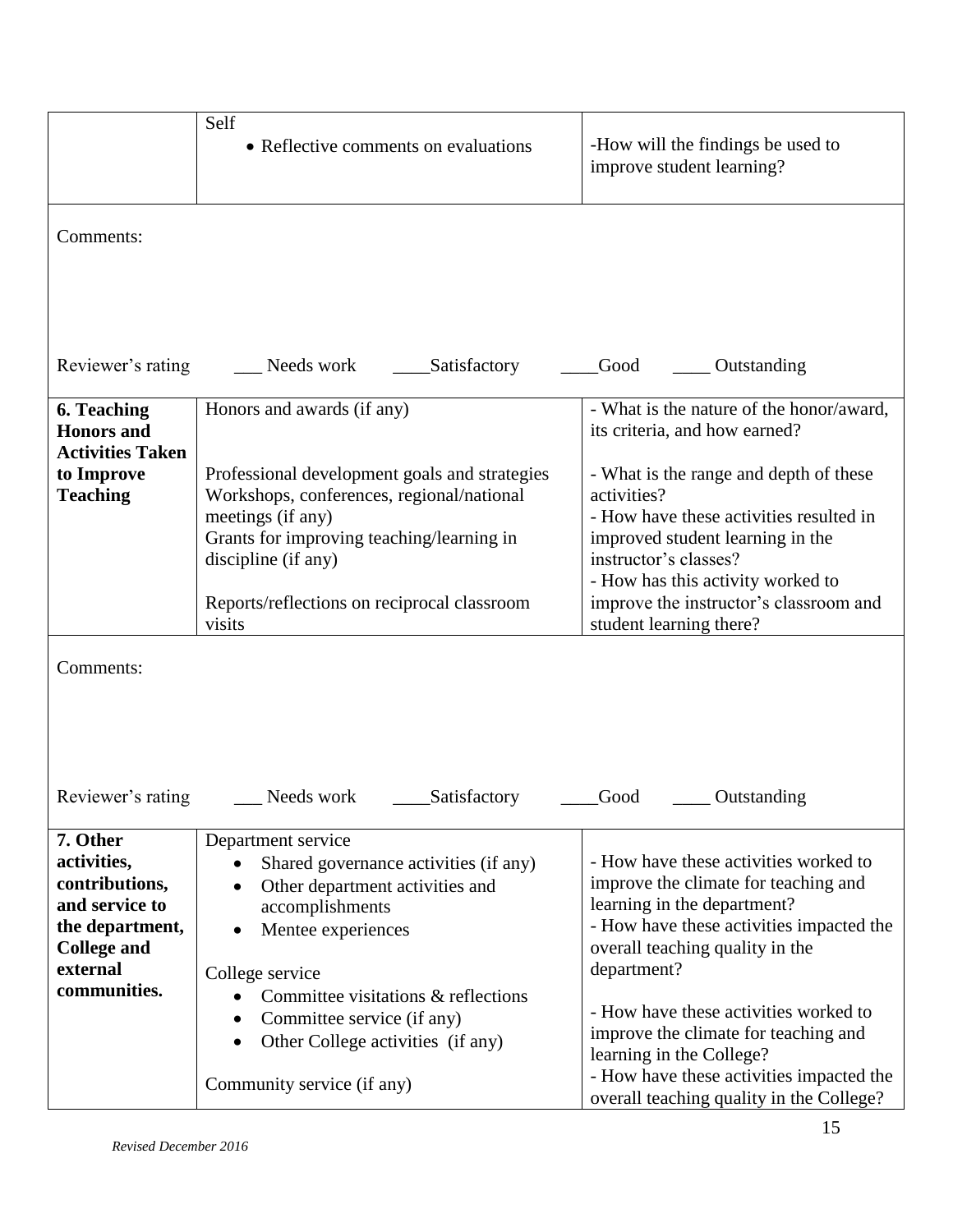|                                | <b>Outreach activities</b><br>Memberships in local, regional, national<br>organizations<br>Speaking assignments<br>Other service to communities<br>Other activities<br>Orientation and training session materials<br>$\bullet$<br>and/or reflections<br>Other activities designed with mentoring<br>$\bullet$<br>team (if any)<br>Mentoring activity reports<br>$\bullet$ | - How have these activities worked to<br>improve the image of the department,<br>the College, the profession in the<br>external community?<br>- How have these activities worked to<br>improve learning in the external<br>community?<br>- Do these activities demonstrate<br>collaborative relationships with<br>colleagues?<br>- Do the reflective comments suggest a<br>thoughtful analysis of how the instructor |
|--------------------------------|---------------------------------------------------------------------------------------------------------------------------------------------------------------------------------------------------------------------------------------------------------------------------------------------------------------------------------------------------------------------------|----------------------------------------------------------------------------------------------------------------------------------------------------------------------------------------------------------------------------------------------------------------------------------------------------------------------------------------------------------------------------------------------------------------------|
| Comments:<br>Reviewer's rating | Needs work<br>Satisfactory                                                                                                                                                                                                                                                                                                                                                | will best fit into the campus and culture?<br>Good<br>Outstanding                                                                                                                                                                                                                                                                                                                                                    |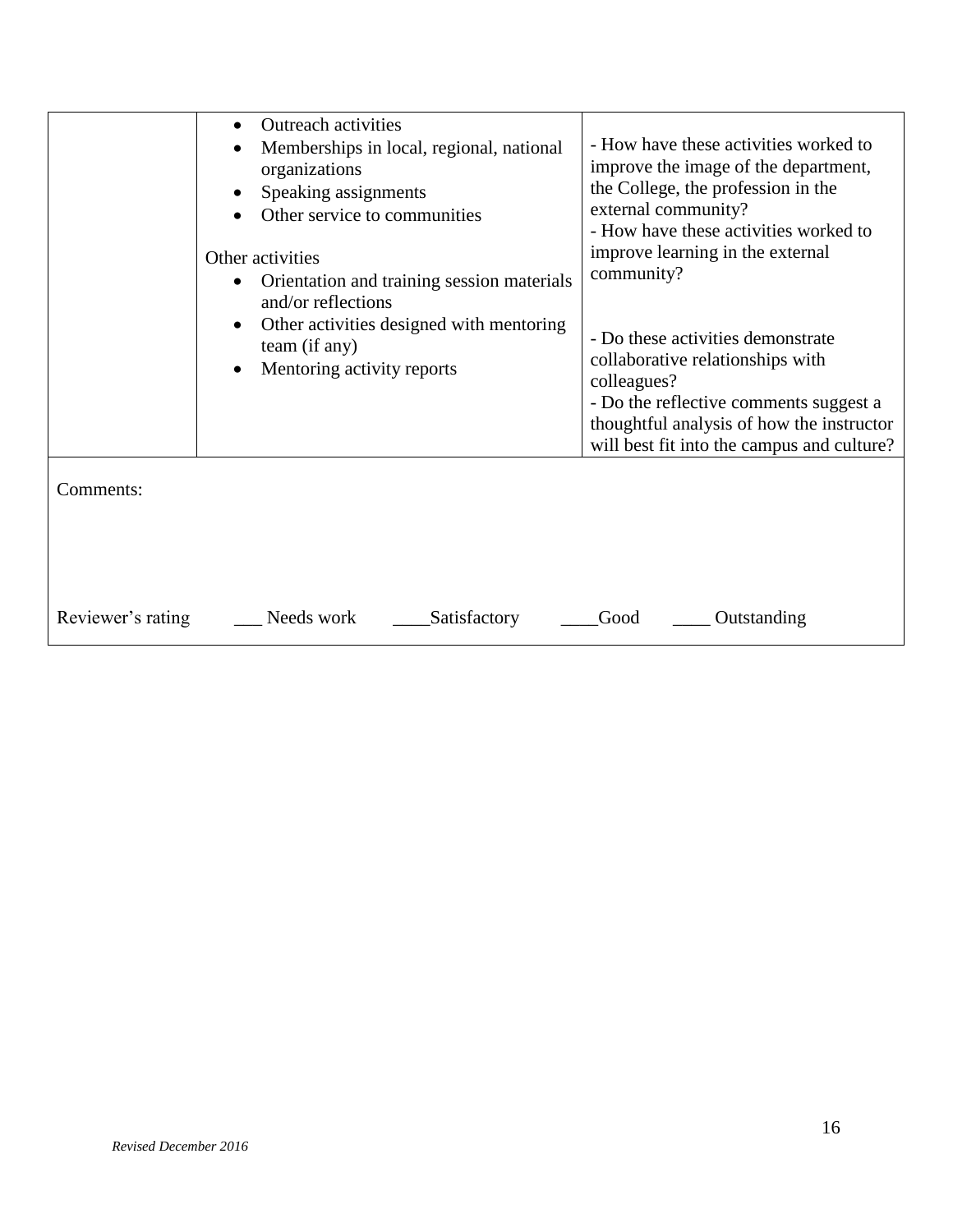## **Process for Determining Teaching Areas through the Higher Learning Commission**

- 1. Faculty members wishing to demonstrate qualifications in a teaching area(s) must submit a written notice to the human resources office with supporting documentation.
- 2. Three times a year (at the start of each semester), the human resources office will schedule a meeting with the faculty member after receiving notice.
- 3. A meeting with will take place with the faculty member, lead faculty of the department involved, human resources representative and at least two of the following: dean, provost or director of innovative instruction. . It shall be the responsibility of the member to demonstrate HLC competency in the requested teaching area, but the college will assist the member in any way possible.
- 4. A decision will be made within ten (10) working days of said meeting to either accept or deny the faculty member's request to add the teaching area to their "College Teaching Area List." The college shall contact the Association and the member in writing regarding its decision.
- 5. The College shall annually (no later than December 31 of each academic year) update the College website with a roster of all faculty employees, their dates of hire and each teaching area(s) according to the Higher Learning Commission requirements.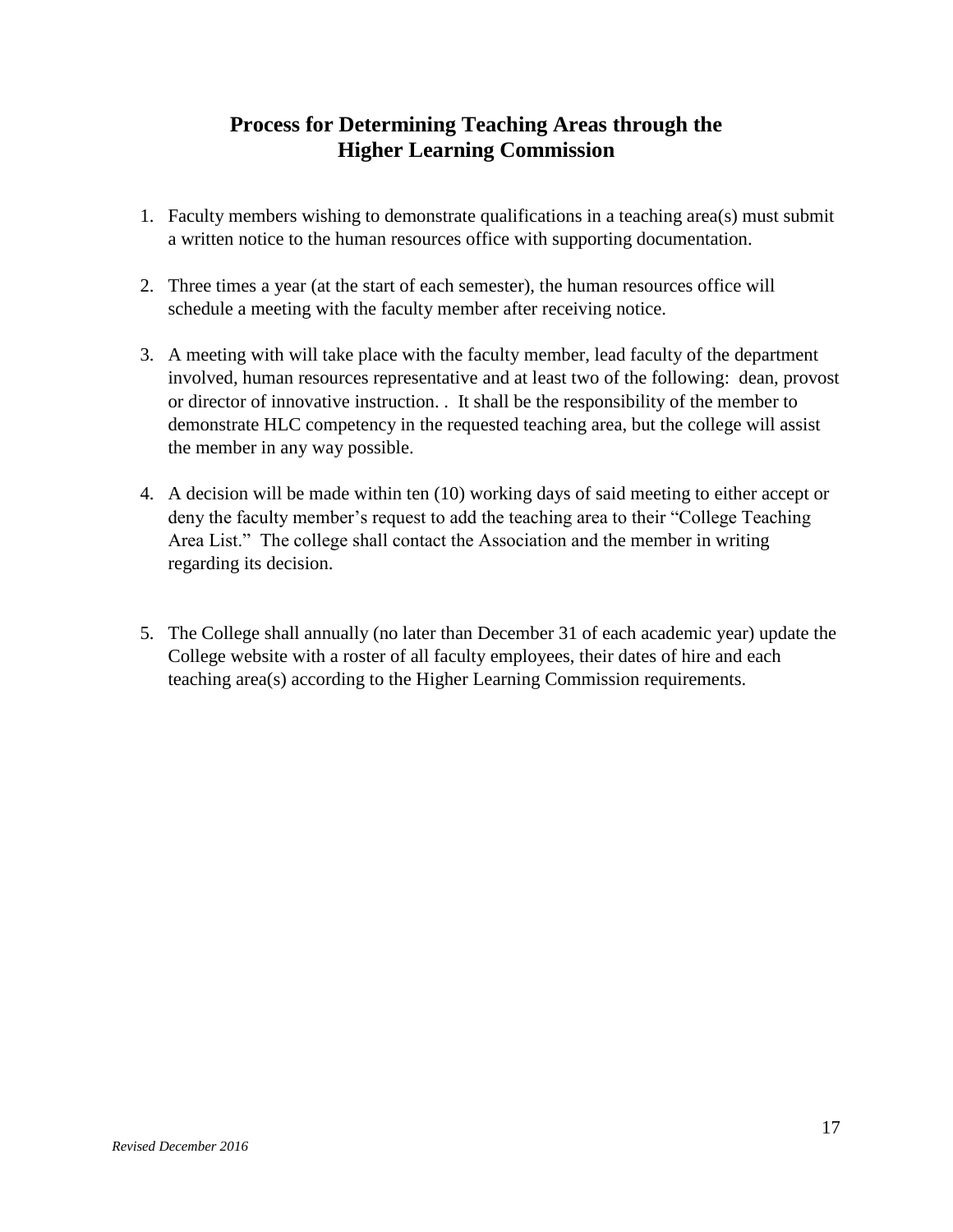## **PERFORMANCE PAY RECOGNITION**

As an innovative institution of higher education, Jackson College seeks to recognize employees for their outstanding job performance, their demonstrated beliefs-in-action practices, and most especially for their meaningful contributions to the success of our students, what is referred to as College's Total Commitment to Student Success. In sum, all of these contributions center upon each employee enthusiastically living the institution's mission, vision, values and beliefs (as posted on the College's website), to the best of their ability, to both internal and external stakeholders, each and every day. These expected, minimum contributions are demonstrated through:

- 1. Employment at Jackson College for the entire academic year;
- 2. Posted syllabi on the College's JetNet system, which are required at the end of the  $1<sup>st</sup>$ week of class;
- 3. Filed listing of office hours for students, which must be provided to Deans' Office and adhered to by the faculty, due one week after the start of the semester.
- 4. Filed assessment data, which must be provided to the Assessment Committee and/or Lead Faculty (replace with the new GEO process when complete) annually prior to the end of the winter semester;
- 5. Notification for student performance status (i.e., HQV alerts) which must be submitted on time, due 3 times per class or as per the grades schedule on the Deans' webpage;
- 6. Filed Annual Professional Responsibilities Plan (APRP) submitted on time (i.e., no later than May  $15<sup>th</sup>$ , of each academic year)

Employees demonstrating a supportive, positive, and friendly attitude to all students, staff, and college guests, and becoming a member of the college community is important to Jackson College. Faculty will demonstrate these behaviors by:

- 7. Documented service on at least one College committee (i.e., Integrity, Advisory, and any additional committee as agreed to between the faculty and the supervising dean);
- 8. Compliance with all aspects of the Jackson College Faculty Association (JCFA) Agreement between Jackson College and the JC Faculty Association (JCFA);
- 9. Achievement of all annual goals, developed in concert with the Supervising Dean and consistent with the College's strategic plan, and the shared governance plan of the department as reflected in the annual APRP document and agreed upon during the annual APRP review meeting. Process, progress, and/or achievement shall be discussed between the faculty member and their supervising Dean throughout the year, as needed;
- 10. Demonstrated and documented character and behavior that does not include any breaches of professional behavior nor any disciplinary action within the current academic year.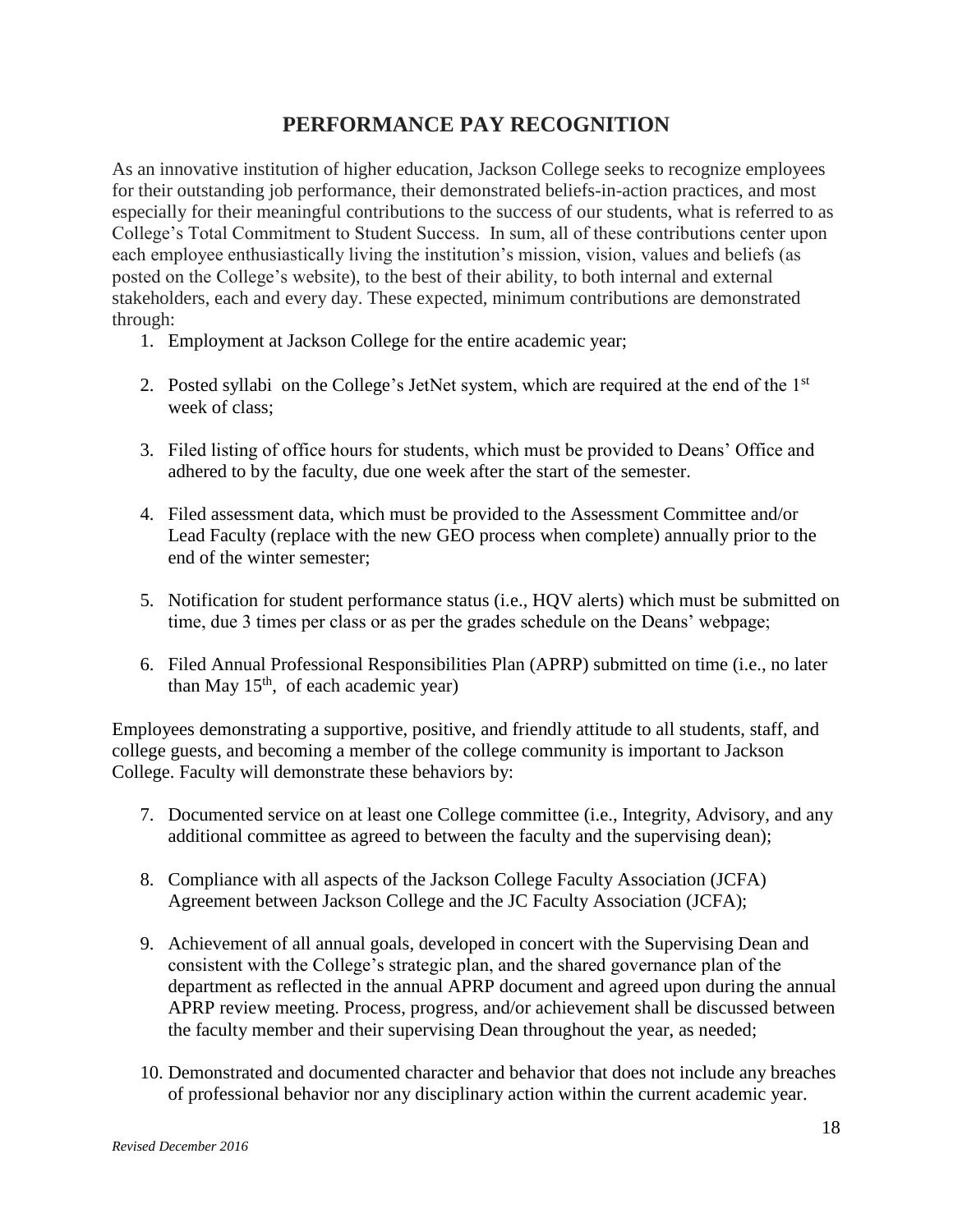11. Employment status that is not probationary.

The employee and supervising academic dean shall meet by July 31<sup>st</sup> to review the achievements of the employee's previous academic year and agree to goals for the upcoming academic year, which must be achieved and documented prior to May 15<sup>th</sup> of said year.

For items 2, 3, 4, and 5 listed above, each faculty member shall be given one (1) 48 hour reliefs over the 12 months.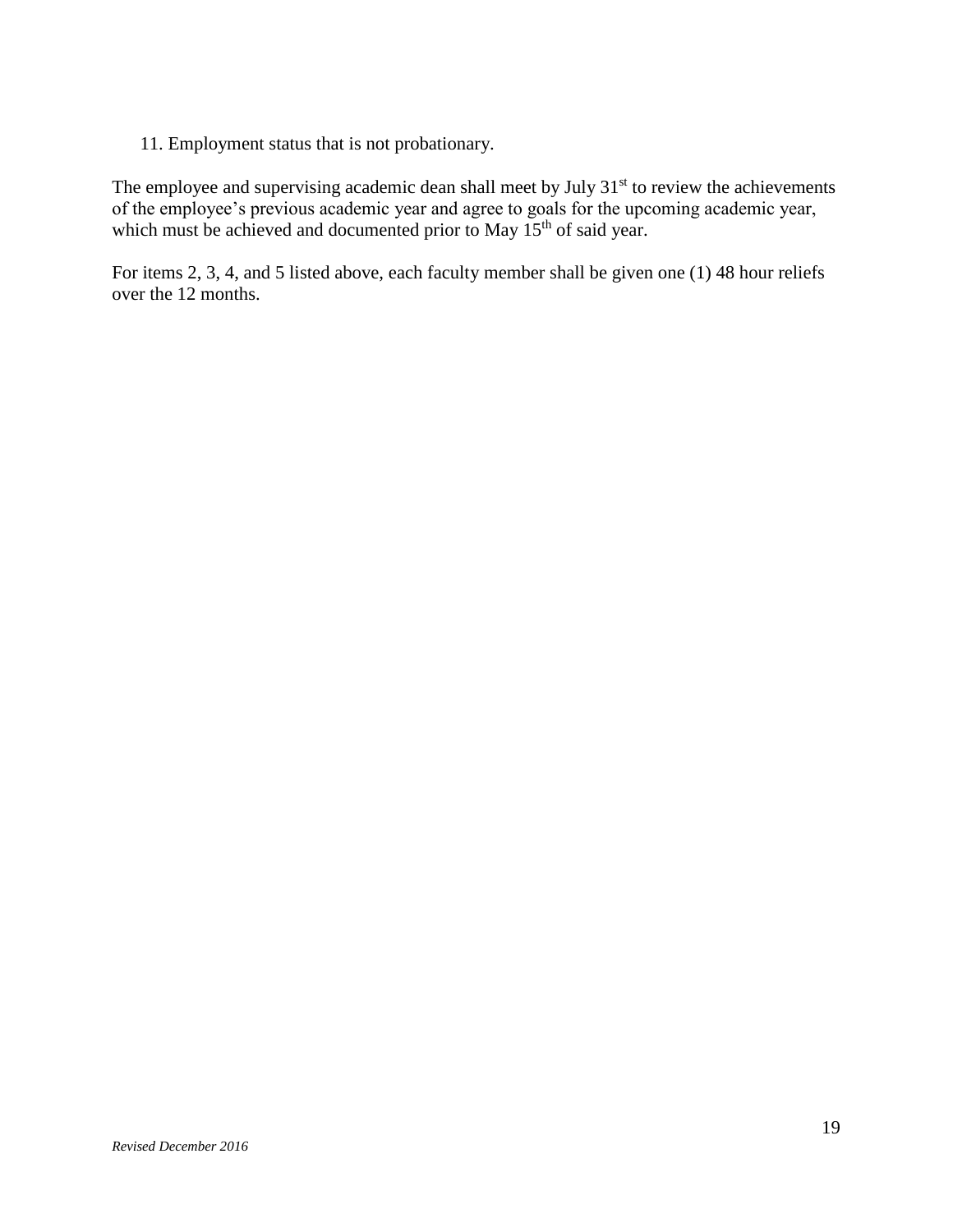## **Academic Complaint Process**

An academic student complaint is a non-civil rights related complaint generated by an individual student concerning the work-related activities of a faculty member. Academic complaints can include but are not limited to the following: an evaluation of academic work (e.g., grades dispute, exam retakes), failure of a faculty member to follow College policies in the conduct of classes or examinations, etc. Each student complaint is processed separately unless the instructor involved agrees to meet with multiple students. A student filing an academic complaint will be required to undertake the following steps:

**Step 1. Student meets with instructor:** Students must initiate a scheduled conference with the instructor with whom they have a complaint. At this meeting, the student must identify the concern(s) and propose a resolution. This meeting must take place no later than the end of the fourth week of the semester following the relevant incident/dispute. A face-to-face meeting is strongly preferred, but electronic formats that allow for multiple participants are acceptable. One representative, who must be from JC (i.e., a current student, instructor, administrator, or Student Ombudsman (SO)), may be requested by each party to participate in this scheduled informal meeting. If the instructor is no longer employed by the College, the student will meet with the Department Chair instead.

**Step 2. Student puts complaint in writing:** If the conflict is not resolved in the meeting between the student and the instructor, and the student chooses to pursue the matter further, he/she must put the complaint in writing. The complaint should contain (at a minimum): the date and time of the alleged conflict or action, the date and time of the Step 1 meeting to resolve the matter, a summary of the complaint, and any relevant documentation. The student must also include the resolution or outcome he or she is seeking. The form and any supporting documents must be submitted to the SO within 10 business days of the meeting with the instructor.

- a. The SO logs the complaint in the student's record in the CASM Colleague screen.
- b. The SO determines the type of complaint, that it meets the appropriate complaint criteria outlined in the Article XI.G introductory paragraph, and what department(s) should be consulted and/or included in the resolution.
- c. The SO contacts the instructor via email to confirm whether a Step 1 meeting between the student and instructor has taken place regarding the complaint. If it has, the SO will include the confirmation email from the instructor in the complaint documents for future steps. If it has not, the SO will notify the student to return to Step 1 of the process. If the SO does not hear back from the faculty member within five (5) business days, it is assumed the step 1 meeting has taken place and the process continues to step 3.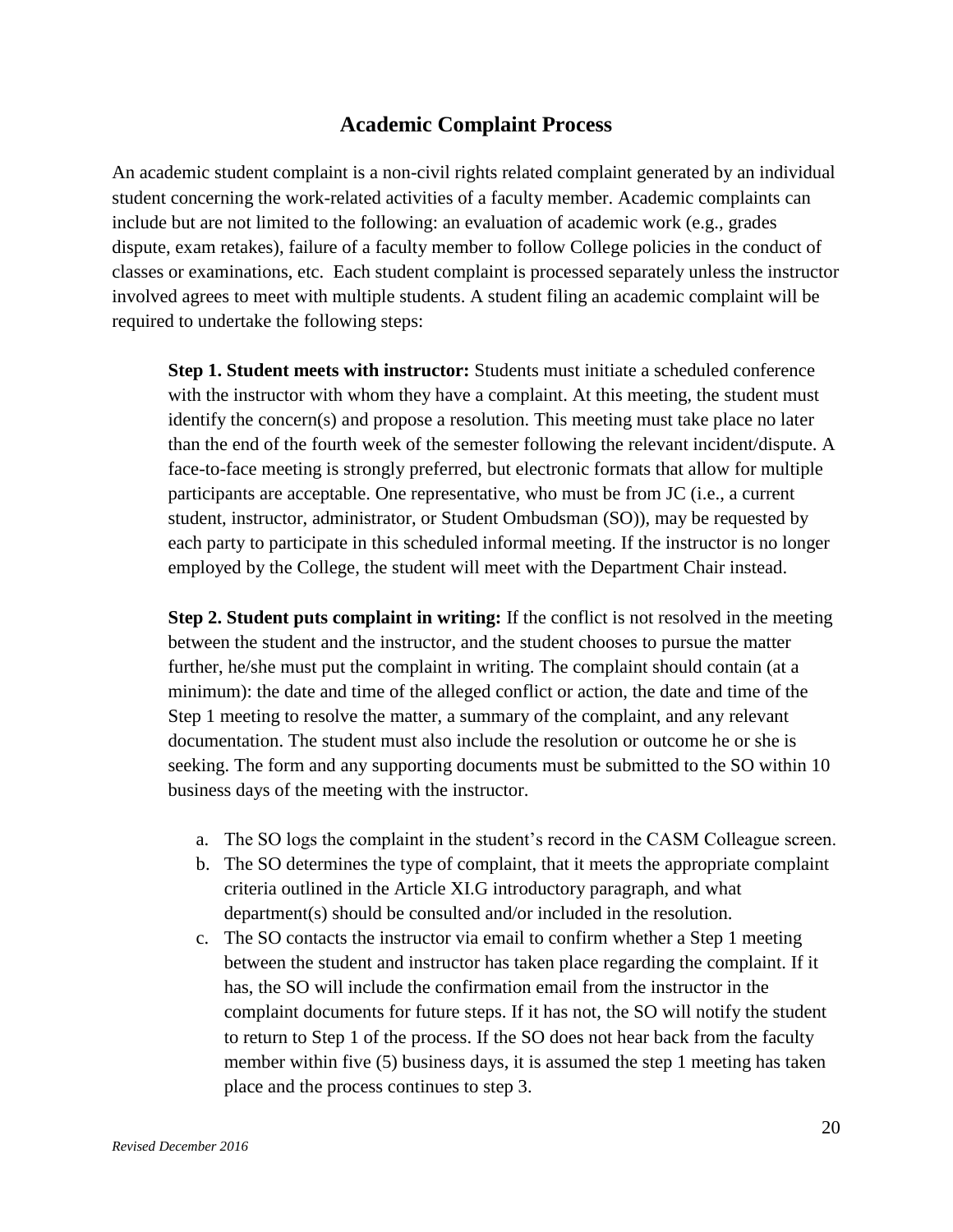- d. If the complaint is determined to meet the academic complaint criteria (including that the Step 1 meeting has taken place), the complaint form and all supporting materials (including documents submitted by the student as well as relevant information from the SO) shall be scanned and emailed to the responsible Department Chair within three (3) business days from confirmation of Step 1. If the faculty member named in the complaint is the Department Chair (or if the Chair was replacing a faculty member no longer with the College), the complaint materials will be forwarded to a related Department Chair for the purposes of Step 3 (e.g., Science & Math, Nursing & Allied Health, Language, Literature and Arts & Foundation Studies, Social Science & Business & Technical Trades).
- e. If the complaint is determined to be non-academic, refer to section H: Nonacademic Student Complaints.
- f. The SO shall track the academic complaint, as necessary, through the following steps, in order to assure the timeliness requirements are met, the student is continuing to receive due process and to document the resolution.
- g. Once a final decision is made, at any step of the process, the SO shall record the disposition and the complaint/appeal record and assure the student is notified of the outcome.

**Step 3. Complaint Submitted to Department Chair:** Within five (5) business days of receipt of the complaint materials, the Department Chair will contact the instructor and the student to arrange an informal meeting regarding the complaint within a reasonable timeframe. The Department Chair will not release a full copy of the complaint documents to the instructor, but will paraphrase the complaint issues.

**Step 4. Department Chair holds an informal hearing:** The Department Chair shall convene a meeting with the student and the instructor. A face-to-face meeting is strongly preferred, but electronic formats that allow for multiple participants are acceptable. The Department Chair shall conduct any necessary investigation prior to the meeting. The Department Chair's role in this meeting is as a neutral mediator. The Department Chair will make a written recommendation within five (5) business days of the meeting. This recommendation will be forwarded via email to the instructor, student, and SO. It will include the date of the meeting, the parties present at the meeting, any verbal resolutions the parties agreed to at the meeting, and any recommendations the Chair can make towards a resolution of the conflict.

**Step 5. Complaint submitted to Dean:** If the student or instructor is unsatisfied with the results of the meeting with the Department Chair, they must request that the SO send the complaint forward to the supervising Academic Dean within five (5) business days of the receipt of the Department Chair's written recommendation. The SO shall promptly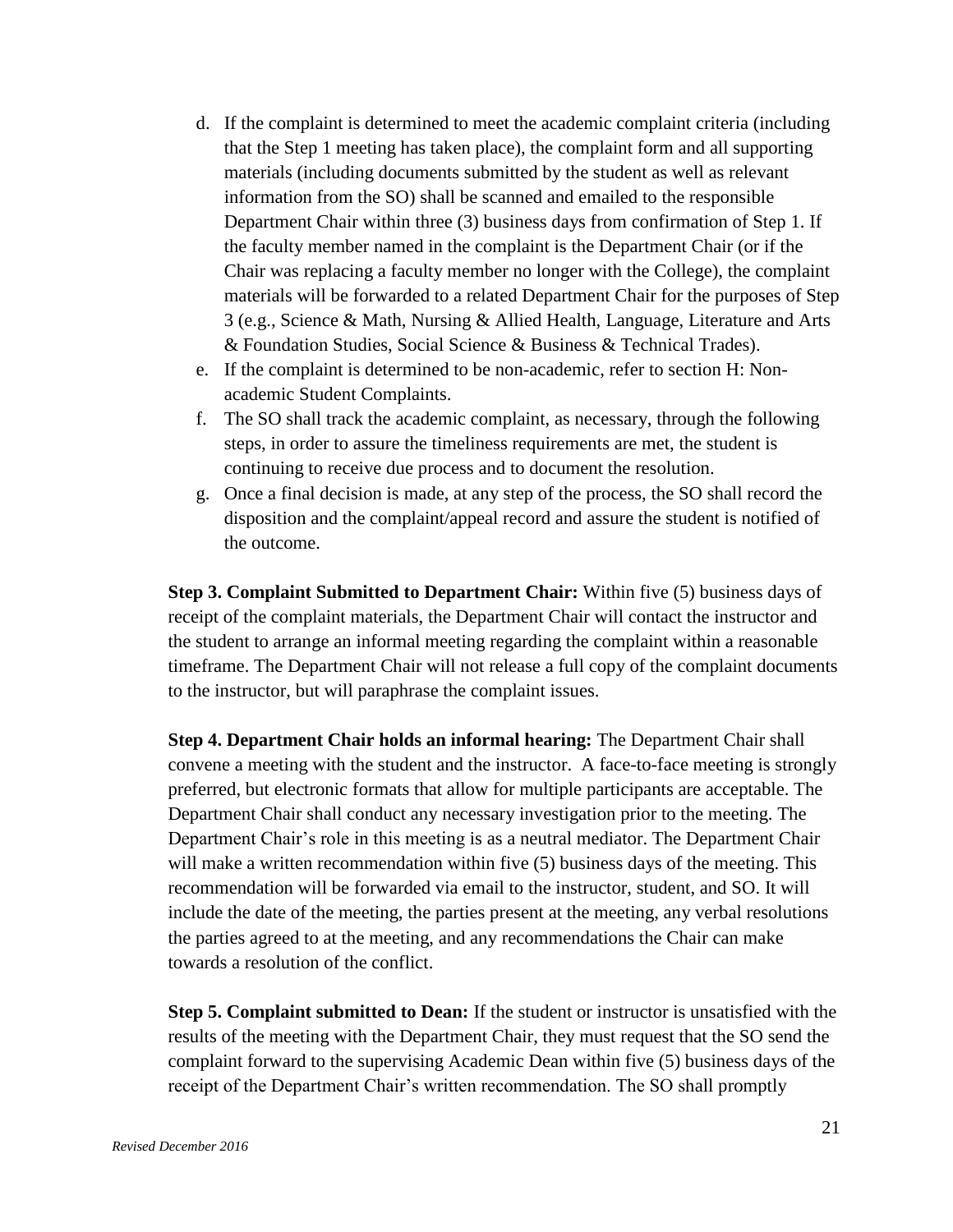forward the original complaint, any supporting documents, and the Department Chair's written recommendation to the supervising Academic Dean who will then promptly provide the instructor and the Association President with a true and complete copy of all these documents.

**Step 6. Dean holds a formal hearing:** Within five (5) business days of the time the instructor and the Association should have received the relevant complaint documents, the supervising Academic Dean shall contact the student, instructor, and the Association President to arrange a formal hearing within a reasonable timeframe. The instructor may write and submit a written statement of facts as he/she understands them to the Dean before the time of the hearing. Parties of interest that may attend the hearing include the student, the SO (if the student so desires), the instructor, his/her Association representative and the Department Chair. Other individuals may be present at the hearing but they may not participate in the proceedings. A face-to-face hearing is strongly preferred, but electronic formats that allow for multiple participants are acceptable.

**Step 7. Dean issues a resolution:** Within five (5) business days after the hearing, the supervising Academic Dean will distribute a written resolution of the complaint to the student, instructor, the Association President, and the SO. The written resolution will state the facts as assessed by the Dean and indicate what appropriate actions will be taken.

**Step 8. Appeal to the Provost:** The student or instructor may appeal the Dean's disposition of the complaint to the Provost. An appeal to the Provost will only be considered if it meets one of the following criteria:

- a. There is substantive new evidence not previously available at the time of the Dean's hearing which could have materially affected the outcome.
- b. There were procedural errors in the case that substantively impacted the fairness of the hearing.

If the student or instructor has grounds for appeal as delineated above, they must submit a letter to the Provost outlining the grounds for their appeal within five (5) business days of the receipt of the supervising Academic Dean's written resolution. The Provost may request all relevant complaint documentation from the supervising Academic Dean and the SO. The Provost will decide within five (5) business days of receipt of all relevant documents whether a formal appeal hearing is warranted.

If the Provost determines that a formal appeal hearing is warranted, he/she shall contact the student, instructor, and the Association President to arrange a formal hearing within a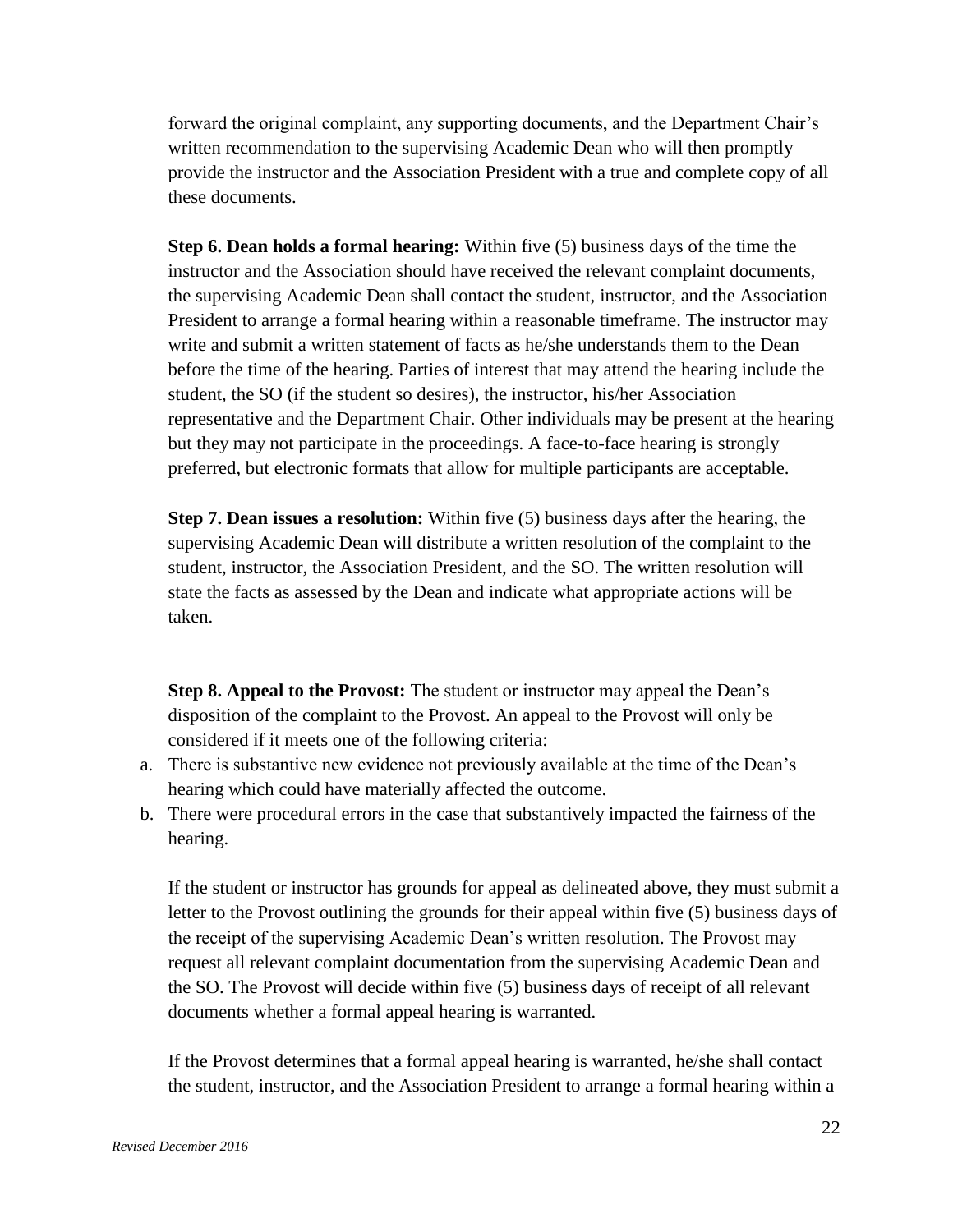reasonable timeframe. Parties of interest shall that may attend the hearing include the student, the SO (if the student so desires), the instructor, his/her Association representative, the Department Chair, and the supervising Academic Dean. The Provost may include a non-participating Academic Dean in the appeals process. A face-to-face meeting is strongly preferred, but electronic formats that allow for multiple participants are acceptable.

**Step 9. Provost issues an Appeals Resolution:** Within five (5) business days after the hearing, the Provost will distribute a written resolution of the appeal to the student, instructor, the Association President, the SO and the supervising Academic Dean. The written resolution will state the facts as assessed by the Provost and indicate what appropriate actions will be taken. This is the ultimate step in the Academic Student Complaint Process and the decision of the Provost is final.

#### **H. Non-Academic Student Complaints**

Complaints against a faculty member regarding non-academic issues are filed initially with the Student Ombudsman (SO) to create a single point of student contact. The SO shall log any nonacademic complaints, including those of discrimination or harassment, and refer the complaint to the Compliance Officer.

Civil Rights, Title IX, and Americans with Disabilities Act complaints shall be referred to and handled by the Compliance Officer in the Human Resources department for follow up and investigation. In the event that any dispute involves potential violations of civil rights, including sexual harassment, the procedure outlined in college policy and administrative guidelines shall be followed. Any faculty member named in a non-academic complaint shall be entitled to full due process before any disciplinary action is taken.

#### **I. Sexual Discrimination and Harassment**

Complaints of alleged sexual discrimination or harassment by a college employee should be made, orally or in writing, to the alleged harasser's administrative supervisor (dean, provost, director); or to the College's Title IX Coordinator.

If the alleged harasser is a student, the complaint should be made to the Student Ombudsman or to the College's Title IX Coordinator. Complaints filed directly with the Student Ombudsman will be referred to the Title IX Coordinator for investigation prior to any student disciplinary proceeding is initiated.